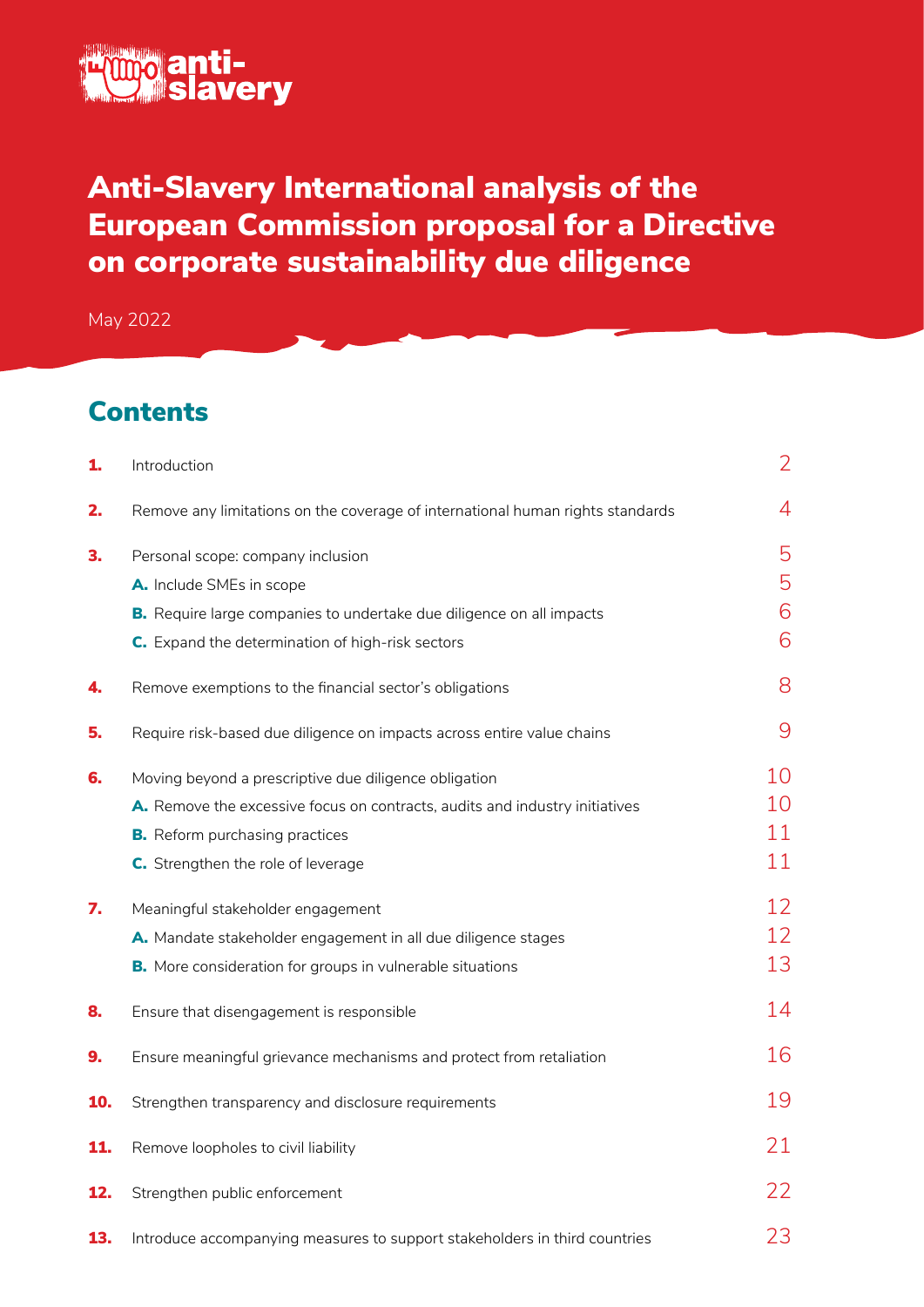## <span id="page-1-0"></span>1. Introduction

On 23 February 2022, the European Commission (EC) published its long-awaited [proposal](https://ec.europa.eu/info/business-economy-euro/doing-business-eu/corporate-sustainability-due-diligence_en) for a Directive on Corporate Sustainability Due Diligence (hereafter the draft Directive). The draft Directive aims to "foster sustainable and responsible corporate behaviour and to anchor human rights and environmental considerations in companies' operations and corporate governance".

Anti-Slavery International has been advocating since 2017 for such a law, to ensure that companies operating in the EU are held accountable for human rights abuses, including forced labour, and environmental harm in their value chains, and that victims of harm can access justice.

There is an urgent need for such a law. Decades of voluntary corporate efforts have failed to drive meaningful action to prevent forced labour. Currently the International Labour Organization (ILO) estimates that 16 million people are in forced labour in the private sector at any given time. This includes people involved in the production, manufacturing, processing and transport of products exported to the EU, as well as products produced in the EU.

Many of the root causes of forced and child labour are systemic – linked to poverty, discrimination, social exclusion and weak rule of law. Business models and strategies, however, can act as a catalyst to the problem, by creating the demand for forced labour and enabling companies to evade responsibility for respect of human rights. This includes through irresponsible purchasing and trading practices, an extensive reliance on outsourcing, and corporate self-regulation through flawed auditing and certification schemes, coupled with ongoing restrictions to freedom of association.

As the EU is the world's largest single market, an EU-wide law has the potential to influence business practices globally, as well as in the EU, to prevent forced labour, and to strengthen access to justice for victims of corporate harm. Further, as several European countries are introducing, or considering introducing, business and human rights laws, an EU-wide Directive could set the global 'bar' on how current voluntary guidance on corporate respect for human rights can be made into binding law.

Anti-Slavery International therefore welcomes the EC's draft Directive. However, serious gaps and loopholes must be addressed for the Directive to meet its ambitions.

Crucially, the draft Directive, in its current form, significantly deviates from the standards contained in the [UN Guiding Principles on Business and Human Rights \(UNGPs\)](https://www.ohchr.org/sites/default/files/documents/publications/guidingprinciplesbusinesshr_en.pdf) and [OECD Due Diligence Guidance for](https://www.oecd.org/investment/due-diligence-guidance-for-responsible-business-conduct.htm)  [Responsible Business Conduct \(OECD Guidance\).](https://www.oecd.org/investment/due-diligence-guidance-for-responsible-business-conduct.htm) These provide the existing globally agreed set of best practice principles outlining how corporations should ensure respect for human rights. These guidelines outline how companies should carry out ongoing risk-based due diligence across their operations, subsidiaries and value chains.

In the absence of significant amendments, the draft Directive's current formulation risks creating a top-down compliance approach to addressing human rights abuses and environment harm in value chains. The draft Directive takes a box-ticking and prescriptive approach, and fails to centre the importance of stakeholders – including workers, trade unions and communities – in the due diligence process. Instead, companies should be mandated to undertake meaningful and collaborative approaches to prevent the root causes of corporate harm.

More specifically, in relation to the prevention and remedy of forced labour, the draft Directive must be amended in particular to:

- Provide for a **non-exhaustive list of human rights instruments** for the material scope of the Directive
- Include more companies in scope, and remove limitations on due diligence obligations for non-very large companies and for the financial sector
- Remove all loopholes relating to value chain coverage, obligating companies to undertake risk-based due diligence on the basis of the severity and likelihood of risk or harm
- Establish a prevailing obligation for companies to respect human rights and a duty to prevent harm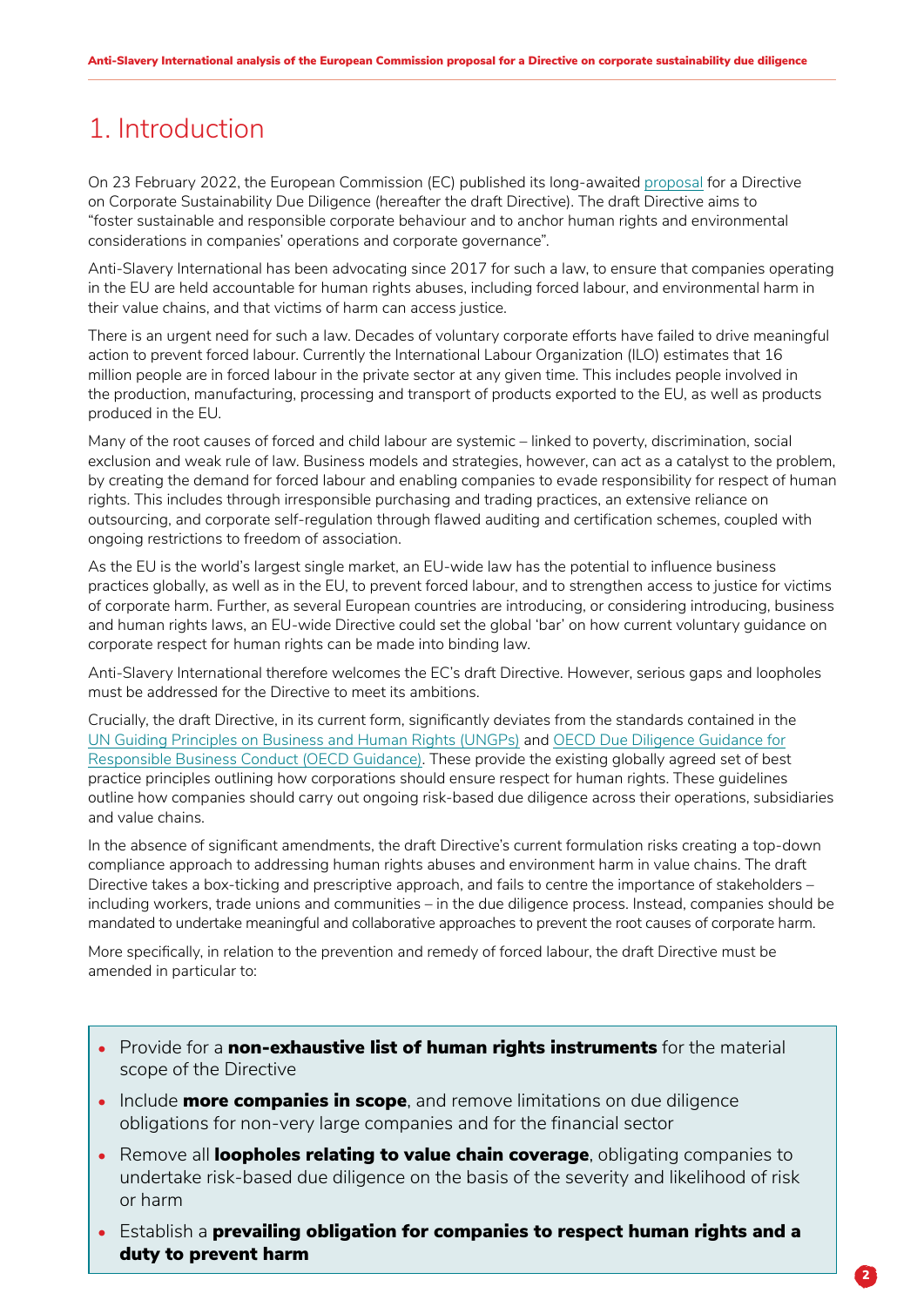- Remove the dominant role of contractual assurances, industry initiatives and third-party verification as due diligence methods, and strengthen the role of responsible purchasing practices and leverage
- Mandate **meaningful stakeholder engagement** by companies throughout the due diligence process
- Ensure responsible disengagement
- Align the **complaints mechanism** provided for in the draft Directive with the UNGPs and recommendations of the Office of the United Nations High Commissioner for Human Rights (OHCHR) on non-State based grievance mechanisms, and guarantee confidentiality and non-retaliation
- Strengthen reporting requirements, and mandate companies to meaningfully disclose information to stakeholders and to conduct value chain mapping and disclosure
- Establish civil liability for a failure to comply with all articles relating to the due **diligence obligation** in the Directive, exclude contractual clauses, industry initiatives and third-party verification as evidence of appropriate due diligence, establish liability for auditors, place the burden of proof on defendant companies and remove other barriers to access to justice
- Expand sanctions to include the possibility to exclude non-compliant companies from public procurement and public support schemes, and require supervisory authorities to publish lists of non-compliant companies
- Establish measures, including through EU Delegations and Member States' embassies, to **support stakeholders in third countries** to access information, monitor implementation and understand and exercise their right to raise concerns.

The proposal's obligations and accountability measures in regard to environmental harm and climate change must also be strengthened. Connections between human rights and environmental impacts have increasingly been recognised by governments, courts, international organisations and societies. This is also demonstrated by the unique and disproportionate ways in which climate change and other forms of environmental damage affect vulnerable and marginalised groups, including increasing vulnerability to forced labour.<sup>1</sup> This analysis, however, does not focus on the provisions relating to the environment and climate change in the draft Directive. See commentary from climate and environmental groups<sup>2</sup> on the gaps in this area.

The proposal must also be designed to complement and support related policy and legislation, such as the proposed EU forced labour instrument,<sup>3</sup> and trade and development policy.

Anti-Slavery International is committed to supporting the strengthening of this proposal working with civil society and trade unions allies, the European Parliament, the European Council and supportive businesses to do so.

<sup>1</sup> See Anti-Slavery International and IIED, Climate-Induced Migration and Modern Slavery, A Toolkit for Policy-Makers, 2021 [https://pubs.iied.org/sites/default/files/](https://pubs.iied.org/sites/default/files/pdfs/2021-09/20441G.pdf) [pdfs/2021-09/20441G.pdf](https://pubs.iied.org/sites/default/files/pdfs/2021-09/20441G.pdf)

<sup>2</sup> See Global Witness, Can the EU hold companies to account?, 2022 [https://www.globalwitness.org/en/campaigns/holding-corporates-account/can-eu-hold](https://www.globalwitness.org/en/campaigns/holding-corporates-account/can-eu-hold-companies-account/)[companies-account/](https://www.globalwitness.org/en/campaigns/holding-corporates-account/can-eu-hold-companies-account/) and ClientEarth, New EU corporate sustainability rules: A patchy starting point with need for improvement, 2022 https://www. [latest/press-office/press/new-eu-corporate-sustainability-rules-a-patchy-starting-point-with-need-for-improvement/](https://www.clientearth.org/latest/press-office/press/new-eu-corporate-sustainability-rules-a-patchy-starting-point-with-need-for-improvement/)

<sup>3</sup> In February 2022 the European Commission announced it is preparing a new legislative instrument to effectively ban products made by forced labour from entering the EU market. This instrument will cover goods produced inside and outside the EU, combining a ban with a robust enforcement framework. See the Communication on Decent Work Worldwide [https://ec.europa.eu/commission/presscorner/detail/en/ip\\_22\\_1187](https://ec.europa.eu/commission/presscorner/detail/en/ip_22_1187)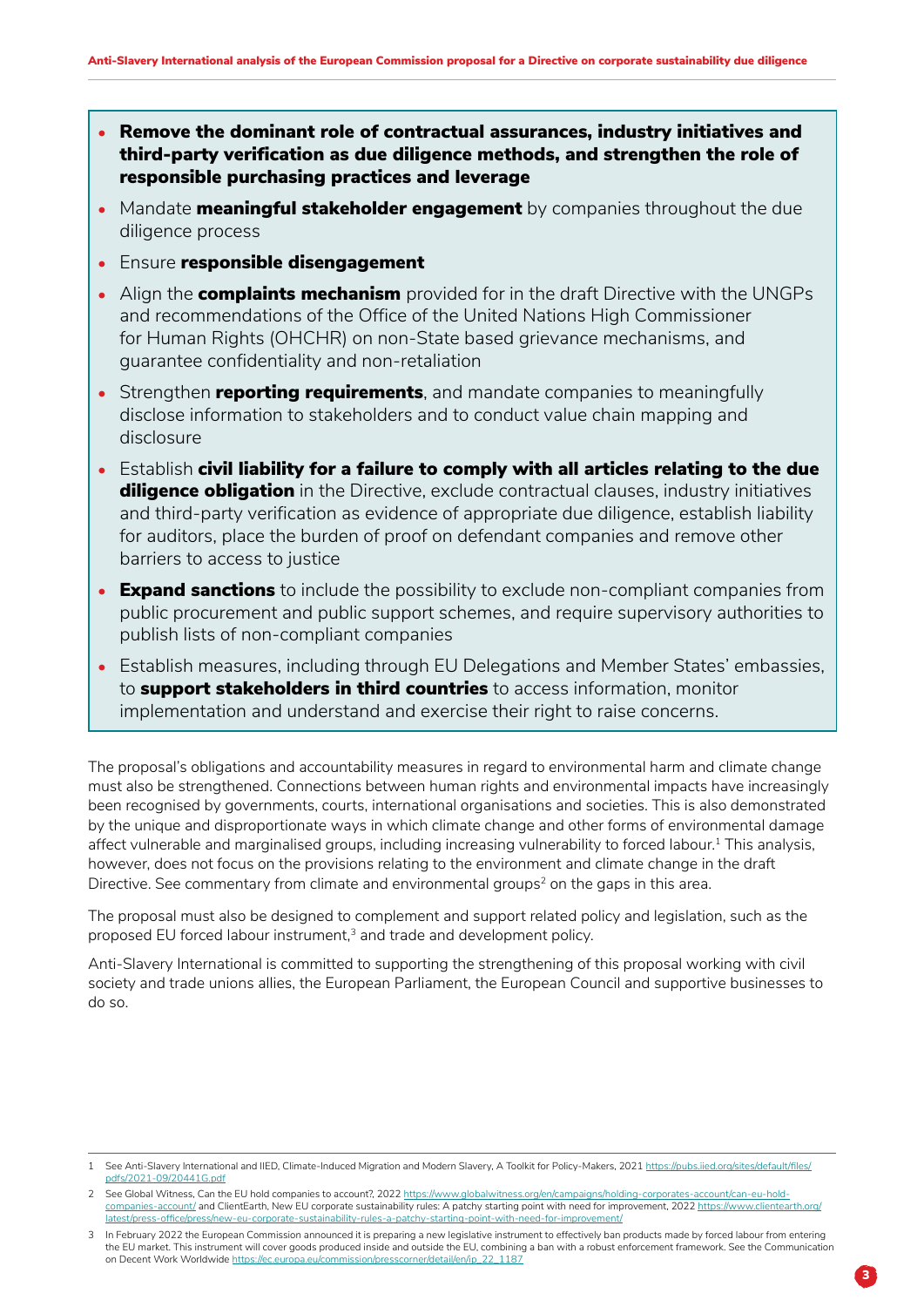## <span id="page-3-0"></span>2. Remove any limitations on the coverage of international human rights standards

### The material scope of the draft Directive is outlined in the accompanying [Annex.](https://ec.europa.eu/info/publications/proposal-directive-corporate-sustainable-due-diligence-and-annex_en) This contains a list of rights in international human rights agreements and a list of international conventions, including the majority of UN and International Labour Organization (ILO) standards on slavery and forced labour, and a catch-all clause of human rights agreements. The Annex also recognises the human rights implications of environmental degradation.

Broadly, the draft Directive includes the key rights and standards relating to slavery and forced labour, including the core UN human rights treaties, the Protocol to Prevent, Suppress and Punish Trafficking in Persons Especially Women and Children Supplementing the UN Convention against Organised Crime (the Palermo Protocol) and the ILO Fundamental Conventions. Notably, it explicitly includes the 2014 Protocol to the Forced Labour Convention, 1930 (No. 29), which updates and strengthens the Forced Labour Convention, including by adding important obligations on ratifying states which, if fully implemented, should reduce the incidence of slavery.

There are certain gaps, however, in the list of rights and conventions, for example reference to the UN's 1926 Slavery Convention and the 1956 Supplementary Convention on the Abolition of Slavery, the Slave Trade and Institutions and Practices Similar to Slavery.

Furthermore, relating to forced labour and its prevention, several interrelated rights and instruments are missing, including, but not limited to:

- ILO Violence and Harassment Convention, 2019 (No. 190) and relevant ILO instruments on occupational safety and health;<sup>4</sup>
- ILO Governance (Priority) Conventions;
- Article 7 on equality before the law of the Universal Declaration of Human Rights;
- Articles 1 and 2 of the UN Convention on the Elimination of all Forms of Discrimination against Women and Article 3 of the International Covenant on Economic, Social and Cultural Rights and International Covenant on Civil and Political Rights, which both guarantee the enjoyment of the rights covered in the Covenants without discrimination between men and women;
- The International Convention on the Protection of the Rights of All Migrant Workers and Members of their Families, the ILO Migration for Employment Convention 1949 (No.97), and the ILO Migrant Workers (Supplementary Provisions) Convention 1975 (No.143). Their exclusion is despite the clear risks and structural inequalities faced by many migrant workers in global value chains;
- Inclusion of rights relevant to living incomes, such as codified in Article 23 and 25 of the Universal Declaration of Human Rights and Article 7 and 11 of the International Covenant on Economic, Social and Cultural Rights;<sup>5</sup> and
- The UN Convention on the Protection of All Persons from Enforced Disappearances and the UN Declaration on Human Rights Defenders 1998.

#### Recommendation:

Use a non-limitative list of human rights instruments, to avoid the risk of promoting a selective application of standards.

An amendment to the ILO Declaration on Fundamental Principles and Rights at Work, to include occupational safety and health, will be discussed during the 110th session of the International Labour Conference [https://www.ilo.org/global/about-the-ilo/newsroom/news/WCMS\\_839982/lang--en/index.htm](https://www.ilo.org/global/about-the-ilo/newsroom/news/WCMS_839982/lang--en/index.htm)

<sup>5</sup> See FairTrade, University of Greenwich, BHRE and Brot für die Welt, Making Human Rights Due Diligence Work for Small Farmers and Workers in Global Supply Chains, pp.29 <https://fairtrade-advocacy.org/wp-content/uploads/2020/06/UoG-HRDD-Full-Report-60pp-FINAL-SECURED.pdf>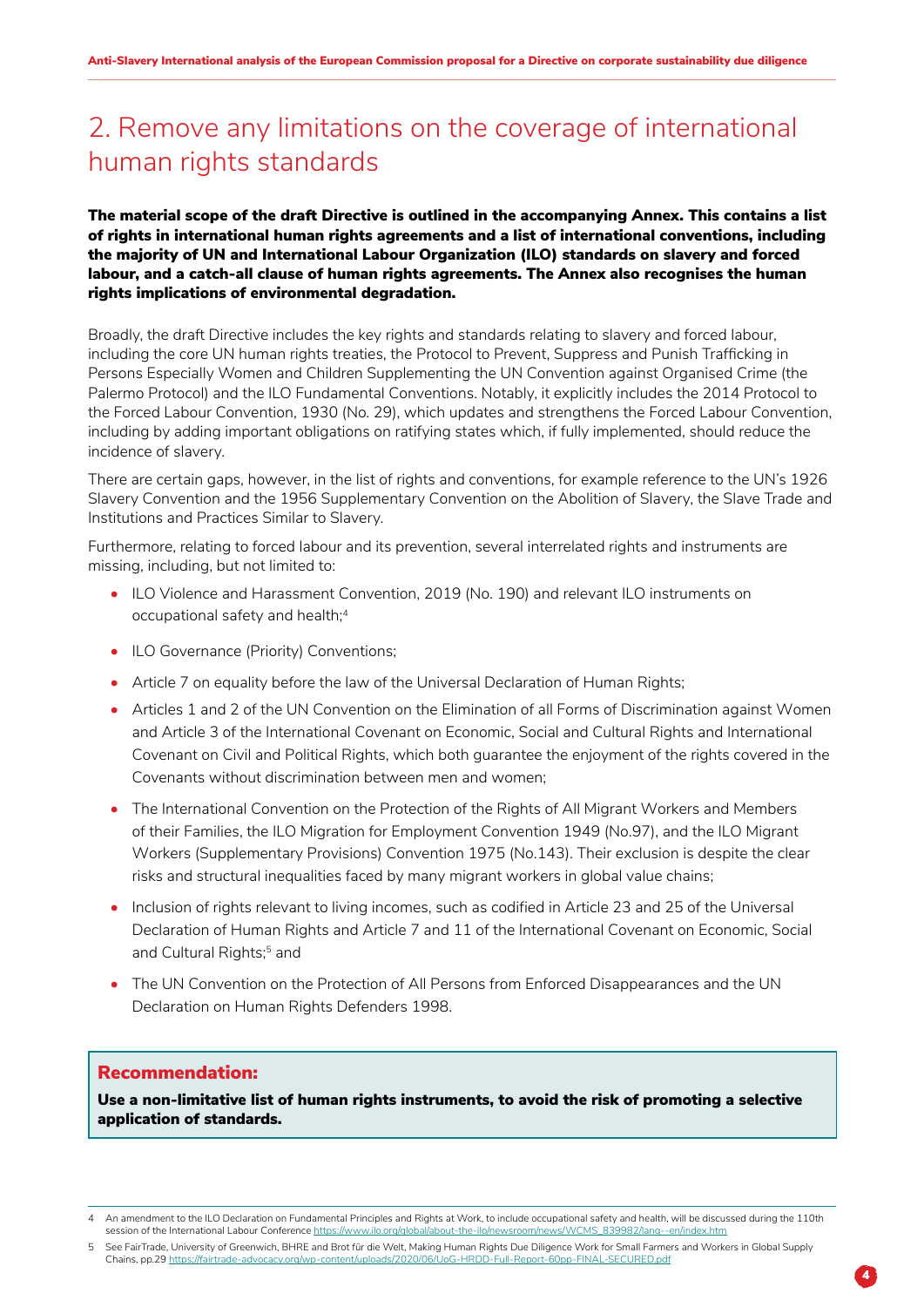## <span id="page-4-0"></span>3. Personal scope: company inclusion

The draft Directive currently includes 'very large' EU companies, of over 500 employees and net EUR 150 million worldwide turnover, and 'large' EU companies of over 250 employees and net EUR 40 million worldwide revenue in the 'high-risk' sectors of textiles, agriculture and the extraction of minerals, where at least 50% of net turnover has been generated in one of these sectors. The draft Directive excludes all SMEs from scope. According to the European Commission, this scope covers around 1% of EU companies. Non-EU companies within certain thresholds are also in scope.

Large companies**'** obligations are restricted to undertaking due diligence only on severe impacts within said high-risk sectors. This obligation also has a phased introduction, coming into force two years after the transposition of the Directive.

### A. Include small and medium enterprises in scope

The UNGPs and OECD Guidance apply to all companies of all sizes through the principle of proportionality, by stipulating that the way in which companies will take steps to respect human rights will vary according to the size and severity of their impacts. The full exclusion of SMEs therefore runs counter to the UNGPs and OECD Guidance. It also harms the 'level playing field' rationale behind the Directive, which the European Commission notes is an objective of the legislation.<sup>6</sup> Businesses have notably raised the need for a level playing field as a key [argument](https://media.business-humanrights.org/media/documents/EU_Business_Statement_Mandatory_Due_Diligence_02092020.pdf) in support of the need for an EU-wide mandatory human rights and environmental due diligence (mHREDD) law.

Furthermore, the personal scope is not aligned with the scope in the proposal for a [Corporate Sustainability](https://ec.europa.eu/info/publications/210421-sustainable-finance-communication_en#csrd)  [Reporting Directive](https://ec.europa.eu/info/publications/210421-sustainable-finance-communication_en#csrd), which is currently being debated. In its current form it includes large listed and not-listed companies which meet two out of three of the following criteria:

- 250 employees;
- EUR 20 million turnover;
- EUR 40 million balance sheet.

Despite the exclusion of SMEs, the draft Directive nonetheless indirectly places significant obligations on SMEs, as the draft Directive instructs very large and large companies to place requirements on direct and indirect business partners (see section 6). The draft Directive therefore risks creating a situation where larger business partners will place prescriptive, and variable, requirements on SMEs, rather than SMEs being able to develop their own approaches in line with their responsibility to respect human rights.

Furthermore, by excluding the vast majority of companies under 500 employees, the draft Directive excludes a significant number of companies and industries which have severe forced labour risks in their operations, subsidiaries and value chains (see C. below). According to 2019 [data](https://euratex.eu/wp-content/uploads/EURATEX-Facts-Key-Figures-2020-LQ.pdf) from the European Apparel and Textile Confederation, 99.8% of EU textile companies have less than 250 employees.7 Therefore, although the European Commission has recognised that companies within this sector are high risk, the current employee number restriction is entirely self-defeating, as it effectively excludes the apparel and textile industry from scope.

Generally, employee number is not a sufficient indicator of the level of risk or resources of a company. For instance, commodity traders (which can, in some cases, have a low number of employees) can indirectly affect the due diligence of the companies that they trade with, due to the monopoly they hold.

In line with international standards and guidelines, and the fact that SMEs can cause, contribute or be linked to forced labour,<sup>8</sup> the Directive should include SMEs within scope, based on the principles of proportionality and risk.

8 High-risk examples include financial institutions, commodity traders, apparel and textile companies, food and drink products, among others.

<sup>6</sup> See the Explanatory Memorandum of the proposal for a Directive on corporate sustainability due diligence.

<sup>7</sup> See Euratex, Key Figures of the European Textile and Clothing Industry, 2020, pp.10 [https://euratex.eu/wp-content/uploads/EURATEX-Facts-Key-Figures-2020-LQ.](https://euratex.eu/wp-content/uploads/EURATEX-Facts-Key-Figures-2020-LQ.pdf) [pdf](https://euratex.eu/wp-content/uploads/EURATEX-Facts-Key-Figures-2020-LQ.pdf)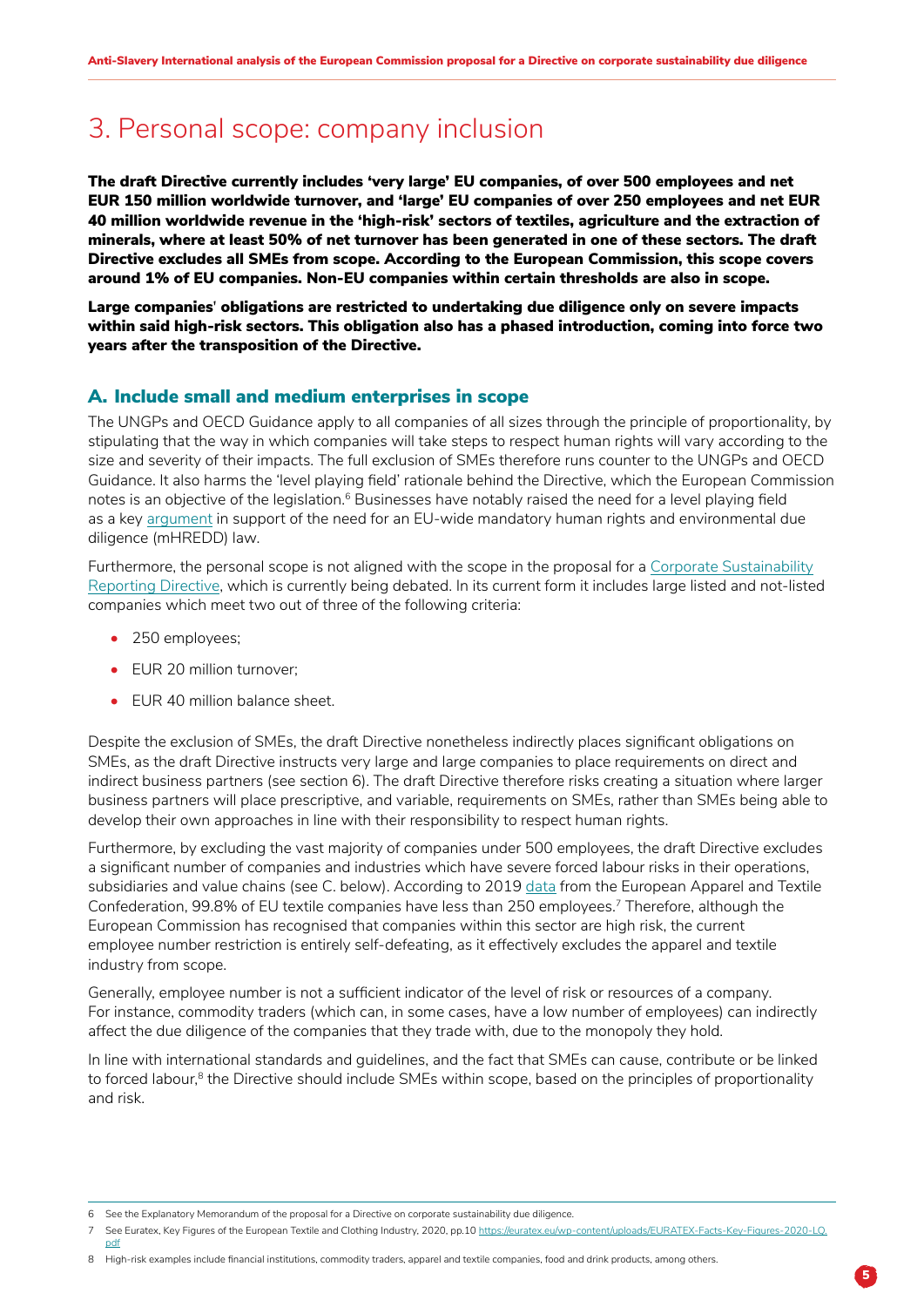### <span id="page-5-0"></span>B. Require large companies to undertake due diligence on all impacts

The draft Directive stipulates in Article 6(2) that 'large' companies within the named high-risk sectors must conduct due diligence on severe impacts only in the specified sectors. As discussed in section 5, a focus on severe impacts alone runs counter to the UNGPs and OECD Guidance, which expect companies to prioritise severe impacts, where necessary, but ultimately to identify and address all risks and impacts.

This is important because forced labour does not occur in isolation, but sits within a spectrum of abuses, such as lack of payment of minimum wages, restrictions to freedom of association, discrimination, and forced overtime. This restriction to severe impacts could lead to some companies failing to identify and prioritise such labour rights impacts, which must be addressed to effectively prevent or minimise forced labour risks.

For example, the ILO, in [guidance](https://www.ilo.org/wcmsp5/groups/public/---ed_emp/---emp_ent/documents/publication/wcms_762728.pdf) on the prevention of forced labour, has noted that "the degree of exploitation is not a stationary concept, but one that can move towards the decent work pole of the continuum with the help of freedom of association and collective bargaining".

In current practice, most companies, however, do not prioritise these broader labour rights abuses, despite the link to grave human rights violations, and the fact that such abuses are often prevalent across entire supply chains.

For example, according to [research](https://knowthechain.org/wp-content/uploads/2021-KTC-AF-Benchmark-Report.pdf) conducted by Know The Chain in the apparel and footwear sector,<sup>9</sup> none of the 37 benchmarked companies disclosed details of their purchasing practices that would enable suppliers to ensure decent work, including living wages for workers. In the same sector, although 43% of the benchmarked companies disclosed engaging local or global trade unions on freedom of association in their supply chains, only 5% were able to point to concrete cases in which they supported improvements to freedom of association. In the ICT<sup>10</sup> sector, freedom of association is the only indicator on which all 49 of the world's largest benchmarked companies scored zero in 2020.<sup>11</sup> Similarly, less than a quarter of companies in the food and beverage sector disclose that they support freedom of association in their supply chains.<sup>12</sup>

By potentially excluding companies below 500 employees from addressing severe impacts, there is significant risk, therefore, that smaller companies will fail to take effective action to prevent or eradicate forced labour and the associated risk factors.<sup>13</sup>

### C. Expand the determination of high-risk sectors

In line with the UNGPs and the OECD Guidance, ideally the Directive should not pin any company inclusion to high-risk sector methodologies. Instead, companies, of all sizes and sectors, should be required to identify their own level of risk and undertake due diligence proportionally in response, as proposed by the European Parliament's own initiative report.

However, should a high-risk sector methodology for the scope of company inclusion be retained, then the approach of the draft Directive must be amended. The draft Directive's list of 'high-sectors' has been defined based on where there is existing OECD Guidance, "in order to reflect the priority areas of international action aimed at tackling human rights and environment issues."<sup>14</sup> This methodology excludes a number of sectors which are internationally recognised as high-risk sectors for forced labour.

For example, according to the ILO's [Global Estimates of Modern Slavery](https://www.ilo.org/wcmsp5/groups/public/---dgreports/---dcomm/documents/publication/wcms_575479.pdf), 18% of victims of forced labour exploitation are in the construction sector, 15% are in manufacturing (which includes not only garments, but also electronics and personal protection equipment, for example), 10% are in accommodation and food service activities, and 9% are in wholesale and trade. Further, the [Global Slavery Index](https://www.globalslaveryindex.org/resources/downloads/) documents that the top five products at risk of modern slavery imported into the G20 are electronics (laptops, computers and mobile phones), garments, fish, cocoa and sugarcane. The level of risk in other sectors beyond those covered by the OECD Guidance is also demonstrated by the number of international initiatives which exist or are under way to develop guidance or shared approaches to address risks in these sectors. This includes:

<sup>9</sup> See KnowTheChain, Apparel and Footwear, Benchmark Report, 2021<https://knowthechain.org/wp-content/uploads/2021-KTC-AF-Benchmark-Report.pdf>

<sup>10</sup> Information and communications technology

<sup>11</sup> See KnowTheChain, Information and Communications Technology, Benchmark Findings Report, 2020 [https://knowthechain.org/wp-content/uploads/2020-KTC-ICT-](https://knowthechain.org/wp-content/uploads/2020-KTC-ICT-Benchmark-Report.pdf)[Benchmark-Report.pdf](https://knowthechain.org/wp-content/uploads/2020-KTC-ICT-Benchmark-Report.pdf)

<sup>12</sup> See KnowTheChain, Food & Beverage, Benchmark Findings Report, 2020 <https://knowthechain.org/wp-content/uploads/2020-KTC-FB-Benchmark-Report.pdf> 13 Trade union representatives have expressed concern that the restriction to severe impacts could allow companies below the 500-employee threshold to ignore potential and actual violations of freedom of association. See OpinioJuris, A Missed Opportunity to Improve Workers' Rights in Global Supply chains, 2022 [http://](http://opiniojuris.org/2022/03/18/a-missed-opportunity-to-improve-workers-rights-in-global-supply-chains/) [opiniojuris.org/2022/03/18/a-missed-opportunity-to-improve-workers-rights-in-global-supply-chains/](http://opiniojuris.org/2022/03/18/a-missed-opportunity-to-improve-workers-rights-in-global-supply-chains/)

<sup>14</sup> See Recital 22 of the proposal for a Directive on corporate sustainability due diligence [https://ec.europa.eu/info/publications/proposal-directive-corporate-sustainable](https://ec.europa.eu/info/publications/proposal-directive-corporate-sustainable-due-diligence-and-annex_en)[due-diligence-and-annex\\_en](https://ec.europa.eu/info/publications/proposal-directive-corporate-sustainable-due-diligence-and-annex_en)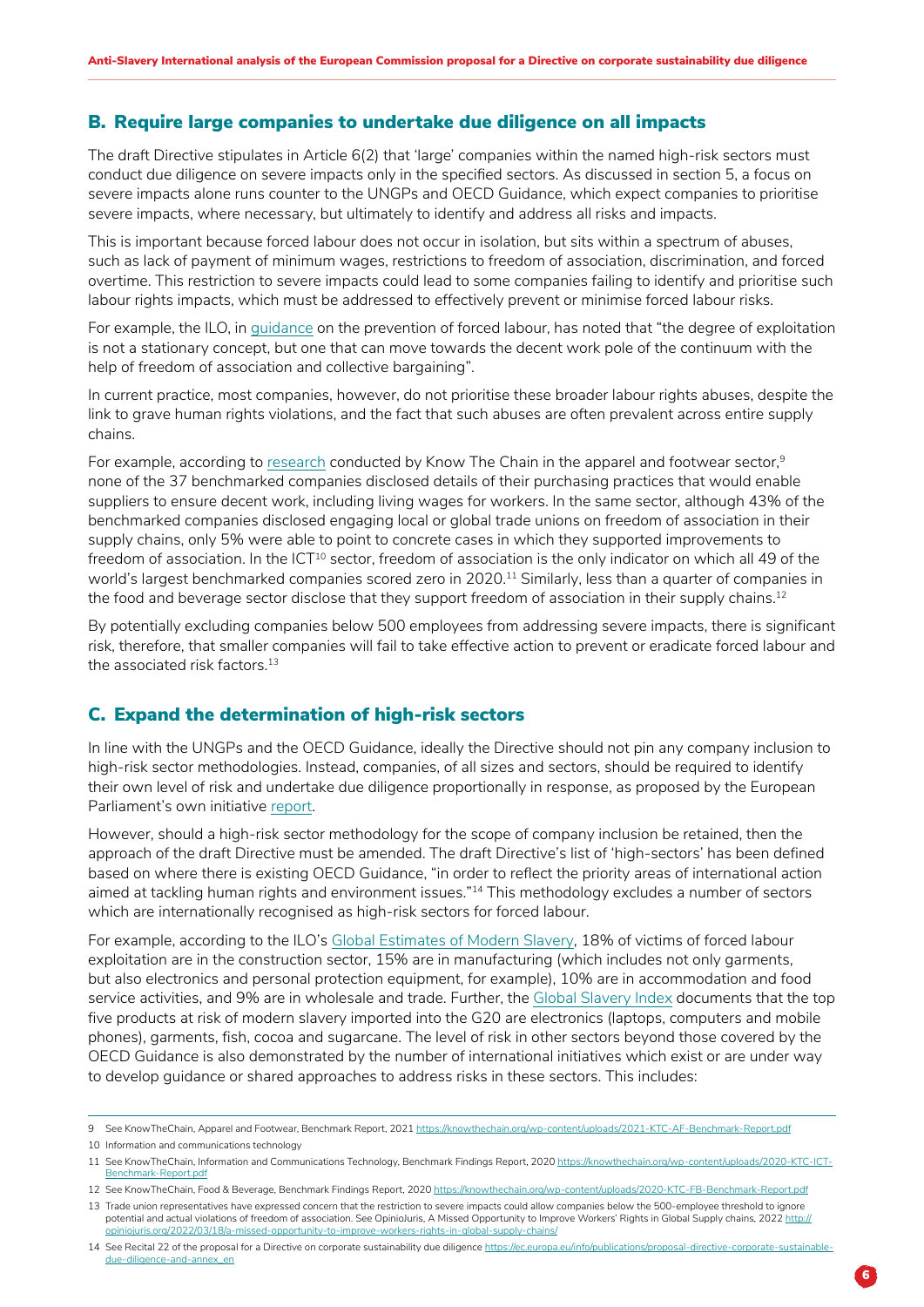- The European Commission's own commissioned sectoral [guidance](https://ec.europa.eu/anti-trafficking/european-commission-sector-guides-implementing-un-guiding-principles-business-and-human-rights_en), for example for the ICT industry;
- International initiatives focused on electronics, such as the [Responsible Business Alliance](https://www.responsiblebusiness.org/) and [Electronics Watch](https://electronicswatch.org/en/);
- A UN Global Compact, UN Human Rights Office, ILO and the International Maritime Organization [initiative](https://unglobalcompact.org/news/4699-05-06-2021), supported by trade unions and companies, on shipping, as well as other shipping [initiatives](https://www.ihrb.org/focus-areas/shipping); and
- An industry-led international [initiative](https://sustainablehospitalityalliance.org/about-us/members/) on hospitality.

Although the examples of initiatives given here vary in effectiveness and credibility, they nonetheless show the need for specific attention to be paid to operations in these high-risk sectors and the vast amount of information available to companies in these sectors which can be used to develop due diligence processes.

Furthermore, the high-risk sector approach fails to recognise that risk levels are defined not only by sectors, but also, for example, by the geographical context in which companies operate. Notably, in line with the UNGPs, companies should [conduct](https://www.ohchr.org/en/business/business-human-rights-and-conflict-affected-regions-project) enhanced due diligence when operating in conflict-affected areas.

- Expand the scope of company inclusion to include at least small and medium organisations, excluding only micro-enterprises, based on the principles of proportionality, in line with the European Parliament's own initiative [report](https://www.europarl.europa.eu/doceo/document/TA-9-2021-0073_EN.pdf).
- Remove the derogation of Article 6(2), so that large companies are required to undertake due diligence on all impacts, not only severe impacts.
- If a high-risk sector approach is retained to determine any scope of company inclusion, the determination of high-risk sectors must not be pinned only to existing OECD guidance. The high-risk sectors outlined in Article 2(1b) must be expanded to include other high-risk sectors for forced labour, including, but not limited to, ICT, construction and hospitality. The EU should refer to the upcoming new ILO and Global Slavery Index estimates of forced labour (expected to be published summer 2022) and the US Department of Labour List of Goods Produced by Child Labor or Forced Labor as a reference, among other examples of international evidence.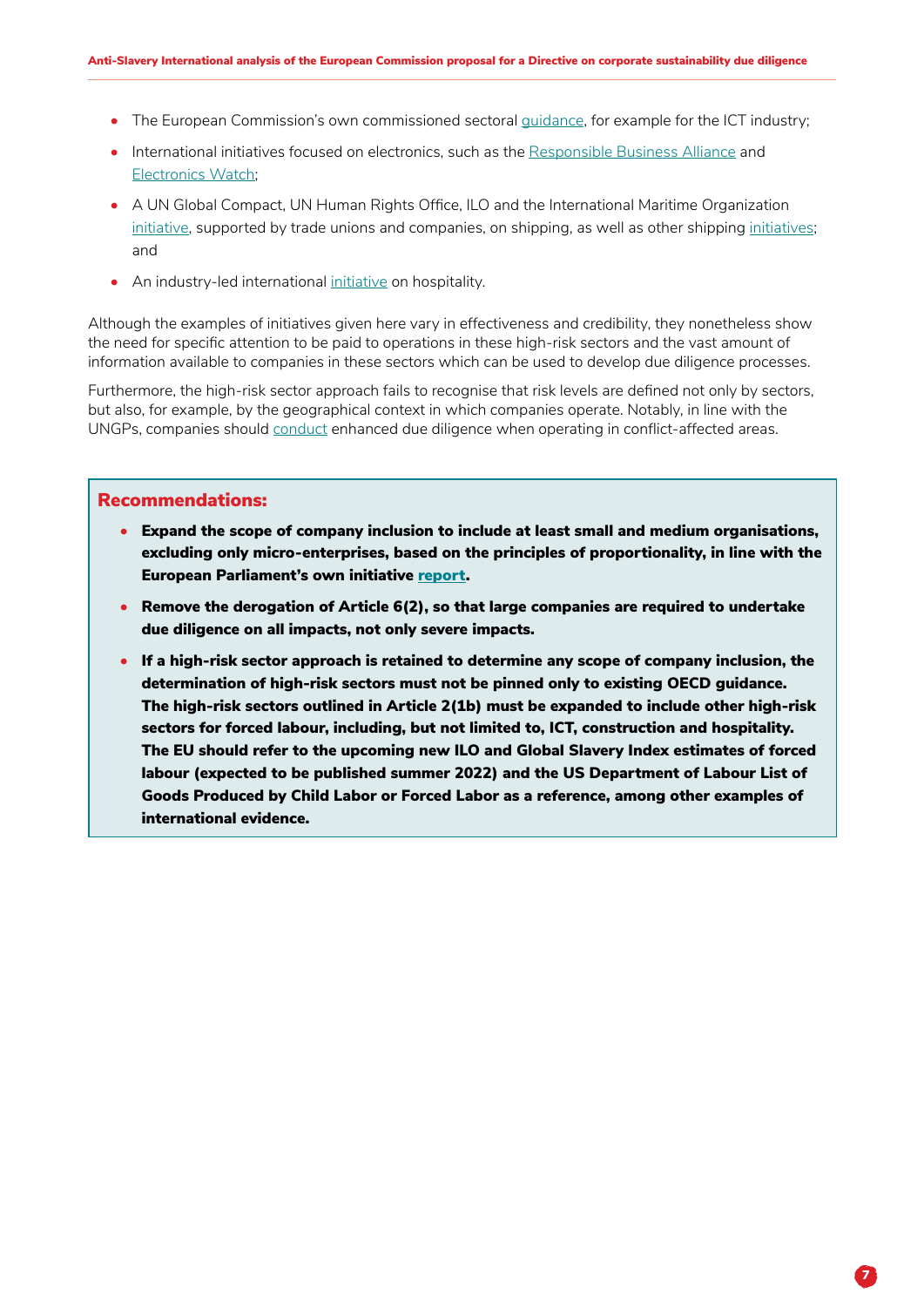## <span id="page-7-0"></span>4. Remove exemptions to the financial sector's obligations

### The draft Directive includes a limited obligation on 'very large' financial institutions, for example, investors, insurance, ('large' financial institutions are excluded altogether) to undertake only preinvestment due diligence on the activities of large clients, excluding risks arising in clients' value chains (Article 3). Financial institutions are not required to terminate credit, loan or other contracts when this can be reasonably expected to cause substantial prejudice to the client (Articles 7(6), 8(7).

The exclusion of large financial institutions is despite existing OECD [guidance](https://mneguidelines.oecd.org/rbc-financial-sector.htm) for the sector, the industry's risk-profile, and the industry's leverage to drive respect for human rights and the environment. In addition, the financial industry, including SMEs, arguably has significant administrative and financial resources to implement due diligence – conflicting with the Commission's arguments for the exclusion of smaller companies.

Rather than a partial and one-off process, financial institutions must be compelled to conduct ongoing client due diligence, exerting leverage to engage with clients on the ongoing identification, prevention, mitigation and remedy of forced labour and other impacts. Forced labour is not a static situation, and an investment that may initially be low risk for forced labour can become high risk during the course of the investment, due to, for example, conflict, climate change impacts, health emergencies, such as the Covid-19 pandemic, a change in political power, etc. – as well as changes to business models and strategies. The financial sector must also be required to suspend or stop providing services to a company under the same responsibilities as outlined for other companies by the draft Directive.

In line with the OECD Guidance on the financial [sector](https://mneguidelines.oecd.org/rbc-financial-sector.htm), the financial sector must also be compelled to address risks in clients' value chains, where forced labour is most likely to occur. This would also align with current good practice in the financial sector, where a number of examples of financial institutions are using their leverage to address forced labour risks across value chains, including at lower tiers.15 As [said](https://shiftproject.org/resource/eu-csdd-proposal-analysis/) by Shift, the Directive must "avoid incentivizing these companies to focus their resources on large lower-risk clients at the expense of smaller clients in higher-risk sectors or operating contexts, or discouraging them from innovative uses of their leverage that try to address more severe harms further up the value chains."

#### Recommendations:

Remove all exemptions on the financial sectors' due diligence obligations from Articles 6(3), 7(6) and 8(7).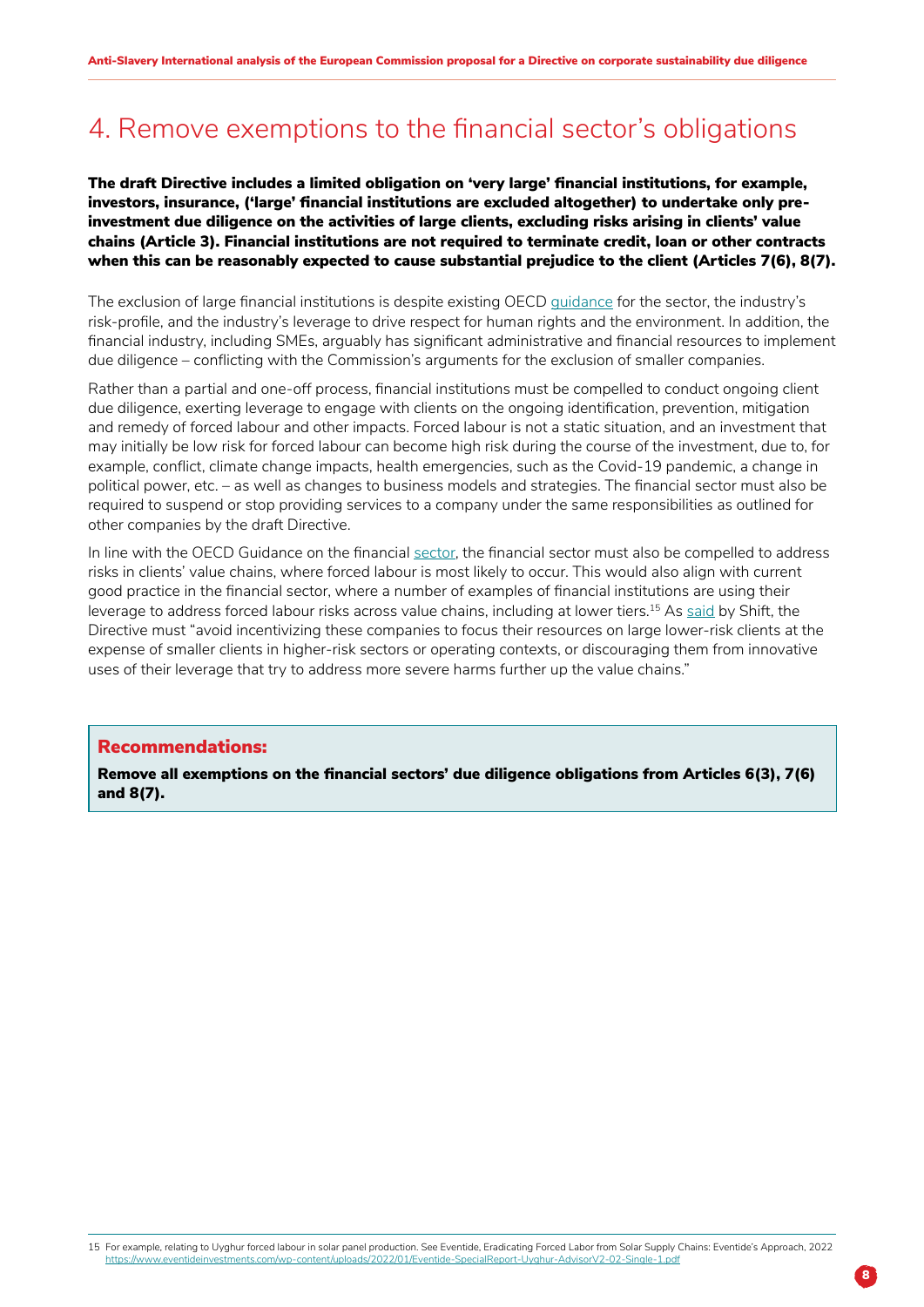## <span id="page-8-0"></span>5. Require risk-based due diligence on impacts across entire value chains

The draft Directive obliges companies to undertake due diligence with respect to their own operations, the operations of their subsidiaries and the value chain operations carried out by entities with which the company has an "established business relationship". This is defined as "a business relationship, whether direct or indirect, which is, or which is expected to be lasting, in view of its intensity or duration and which does not represent a negligible or merely ancillary part of the value chain". This also leads to liability being limited to established business relationships.

Although the definition of "established business relationships" in the draft Directive is unclear and questions remain, this restriction of value chain due diligence to "established business relationships" could significantly limit the potential of the draft Directive to drive meaningful corporate action to prevent forced labour.

Notably, the "established business relationship" approach contradicts the UNGPs and the OECD Guidance. These international standards focus on severity of risk – wherever it occurs in the value chain – as the basis of companies' decisions as to where to prioritise due diligence steps to prevent risks and mitigate impacts, instead of different types of business relationships.

In contrast with the UNGPs and OECD Guidance, the focus on "established business relationships" creates the risk that companies will prioritise identifying and addressing risks in the most visible or directly linked parts of their supply chain, rather than the most salient risks in more remote tiers or services of a value chain. This could incentivise companies to ignore forced labour risks in lower tiers of supply chains, where forced labour is most prevalent, for example, in raw materials and material processing. It could also allow companies to ignore forced labour in the use or disposal of products, for example in shipbreaking or waste disposal. These are two industries which are extremely high risk for labour exploitation and forced labour, yet, under the definition of 'established business relationships', may be considered 'ancillary' to some companies.

Furthermore, companies may leave out short, unstable or informal relationships from their due diligence where severe impacts nevertheless commonly exist. For example, subcontracting, smallholder farmers or homebased workers could be excluded, despite collectively representing a key part of many companies' supply chains and an area of high risk for labour exploitation. Generally, for such short-term relationships, businesses tend not to conduct the same level of onboarding or apply the same level of integration into due diligence processes, even though high human rights risks are present.

In addition, the draft Directive's current scope could perversely incentivise companies to pursue short-term contracts, instead of long-term engagement with suppliers. In many industries, for example fashion, companies often 'supplier hop' or 'jurisdiction hop' to find the cheapest prices, for example, to seek out lower national minimum wages to reduce costs. Such an incentivisation also runs counter to companies' own [arguments](https://media.business-humanrights.org/media/documents/EU_Business_Statement_Mandatory_Due_Diligence_02092020.pdf) for an EU-wide mHREDD law, which called for a law which would "promote engagement and impactful actions between supply chain partners". The Directive should encourage companies to consolidate suppliers, to increase oversight and leverage, without creating perverse legal incentives which undermine this objective.

#### Recommendations:

- Replace all references to "established business relationships" with "business relationships".
- Strengthen the notion of risk-based and ongoing due diligence throughout the draft Directive, under which companies must prioritise impacts on the basis of their severity $^{\rm 16}$  and likelihood.

16 As per the UNGPs and OECD Guidance, this does not mean that less severe risks should not be identified and addressed at all, but that, where necessary, there should be prioritisation for those that are the most severe or where delayed response would make them irremediable, allowing therefore for sequencing of action. Principle 24 of the UNGPs particularly makes clear that companies are expected to eventually address all risks and impacts.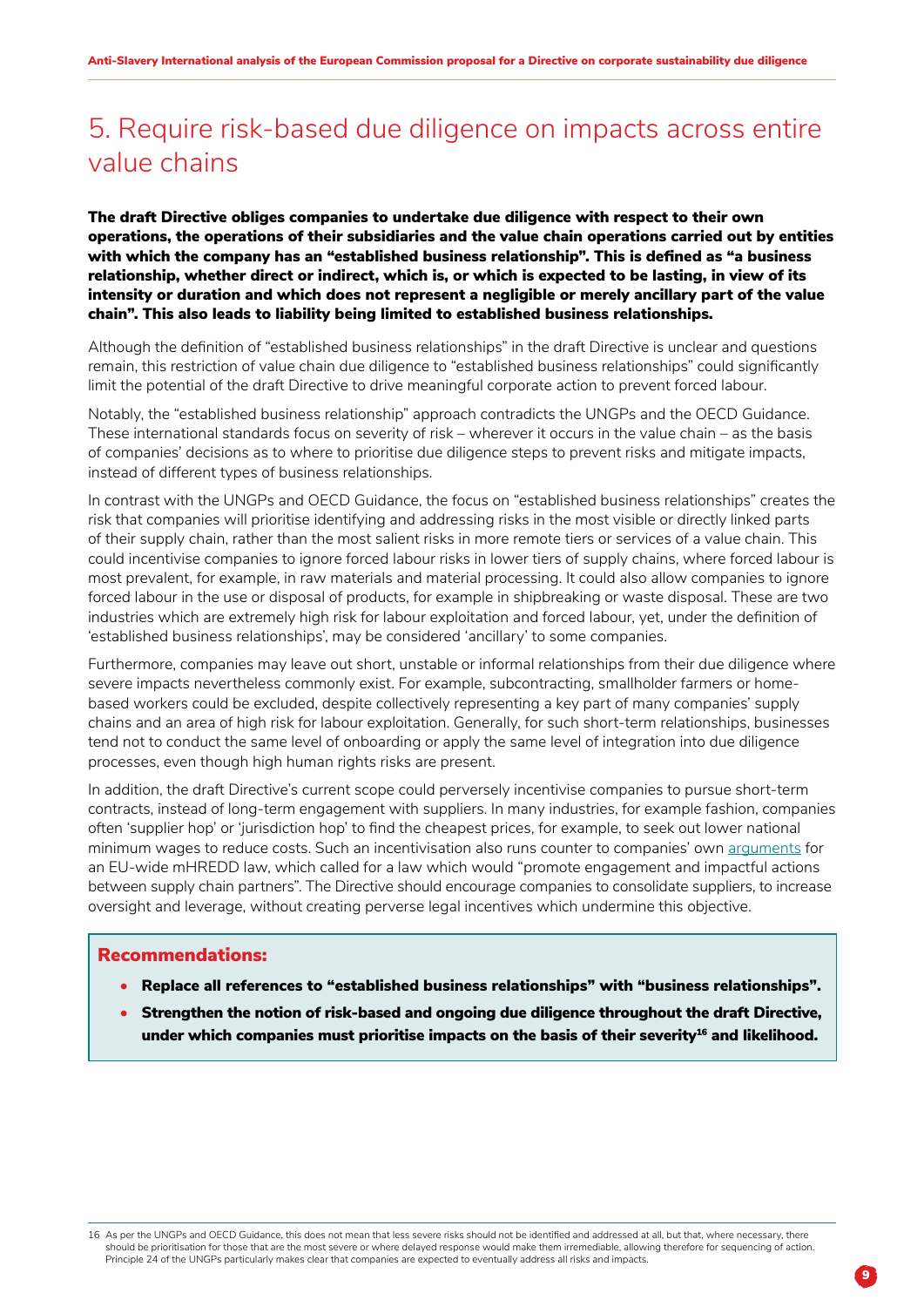## <span id="page-9-0"></span>6. Moving beyond a prescriptive due diligence obligation

The draft Directive follows a due diligence process of identification, prevention and mitigation, and bringing actual adverse impacts to an end or neutralising or minimising their extent. Companies must also integrate due diligence into corporate policies, establish a complaints procedure, monitor the effectiveness of their steps, and publicly communicate on due diligence. There is ambiguity between Article 7 and 8 as to the concepts of prevention, mitigation, minimisation and neutralisation, which poses the risk of undermining the core objective of due diligence to prevent harm.

The draft places a heavy focus on companies meeting their due diligence obligation to prevent, cease or minimise impacts through a reliance on contractual assurances, whereby a company would seek contractual assurances with business partners, and corresponding contractual assurances from its partners. The draft Directive in turn states that where such contractual cascading has been used, this should be accompanied by verification through "suitable industry initiatives or independent third-party verification". For the latter, this can be understood as audits and certification schemes. Notably, the use of said contractual assurances and verification schemes may enable a company to evade liability for a failure to prevent harm per Article 22 on civil liability.

#### A. Remove the excessive focus on contracts, audits and industry initiatives

The strong reliance on contractual cascading, industry initiatives and verification schemes creates the risk of reinforcing failed approaches to address forced labour and encouraging a step back from existing better corporate practices. Standard contract practice to date by companies has exacerbated top-down compliance approaches. Such clauses tend to avoid any shared responsibility, allowing a lead company to push all responsibility for harm down onto a supplier, even where the company's own practices (for example, pressure relating to meeting order deadlines) have contributed to the harm.

The draft Directive can recognise the role that balanced and equitable contractual clauses can play as a foundation to support human rights and environmental due diligence. This is crucially by creating a shared human rights and environmental due diligence obligation on a lead company and supplier, including remedy provisions. Yet, any inclusion of contractual reassurances in the Directive must not be used as a dominant means by which companies can demonstrate implementation of the obligation or meaningful action to prevent harm.

Social audits and comparable verification approaches have also traditionally pushed the burden down onto suppliers, policing suppliers' practices without scrutiny of a lead company's own contribution to harm.<sup>17</sup> Moreover, social audits are wholly [ineffective](https://www.antislavery.org/social-auditing-inadequate-why-we-need-worker-led-solutions/) to identify forced labour. Even where better-designed and executed, an audit approach is a snapshot in time, tick-box and linear, and is often planned in advance, and so allows for the falsification of conditions. Further, forced labour is often hidden, and can be characterised by coercive control, poor recruitment practices, and recruitment fees being charged to the employees among other indicators. This obscures transparency and so exploitation and forced labour can be hard to detect without meaningful, deep and trusted engagement with workers. In addition, social audits lack transparency with their results, with little ability for scrutiny or opportunity to hold companies to account. This model prioritises protecting company reputation and does not guarantee remediation for workers.

Numerous examples and [studies](https://www.business-humanrights.org/en/latest-news/new-academic-research-finds-many-audits-are-unreliable-and-underlines-need-for-mandatory-due-diligence-worker-participation/) have exposed and documented the failure of the audit industry in relation to forced labour and other labour abuses. For example, the rubber glove manufacturer Top Glove [underwent](https://www.business-humanrights.org/pt/blog/who-audits-the-auditor-shaping-legal-accountability-strategies-to-redress-social-audit-failings/) 28 social audits in the two years before an independent investigation found widespread forced labour. A leading auditing company itself has publicly [stated](https://media.business-humanrights.org/media/documents/files/documents/ELEVATE_response_to_CCC_report_Fig_Leaf_for_Fashion_20190930.pdf) that "social audits are not designed to capture sensitive labor and human rights violations such as forced labor and harassment".

Similarly, certification models at raw material levels have also exposed the severe deficiency of such models to identify forced labour risks, verify an absence of forced labour, or understand the root causes of forced labour. Many certification schemes are designed to focus on "sustainable" sourcing, covering a range of environmental and social issues, and thus lack the specificity and methodology to be able to identify sensitive labour rights issues, particularly forced labour. In [research](https://www.antislavery.org/wp-content/uploads/2021/11/ASI_EUlaw_GlobalImpact_Report2.pdf) commissioned for Anti-Slavery International on the coffee sector in Brazil, researchers [found](https://reporterbrasil.org.br/2019/05/slave-labor-found-at-second-starbucks-certified-brazilian-coffee-farm/) that, although there is evidence that certification has worked and improved standards in some cases, in others, certification has failed to protect labour rights. For example, in 2018, Brazilian inspectors found that multinational companies had purchased cocoa beans from certified farms which had been using forced labour. Similarly, NGOs have [reported](https://news.mongabay.com/2020/12/labor-abuses-rspo-oil-palm-plantations-indonesia-sumatra-kalimantan/) significant labour abuses in palm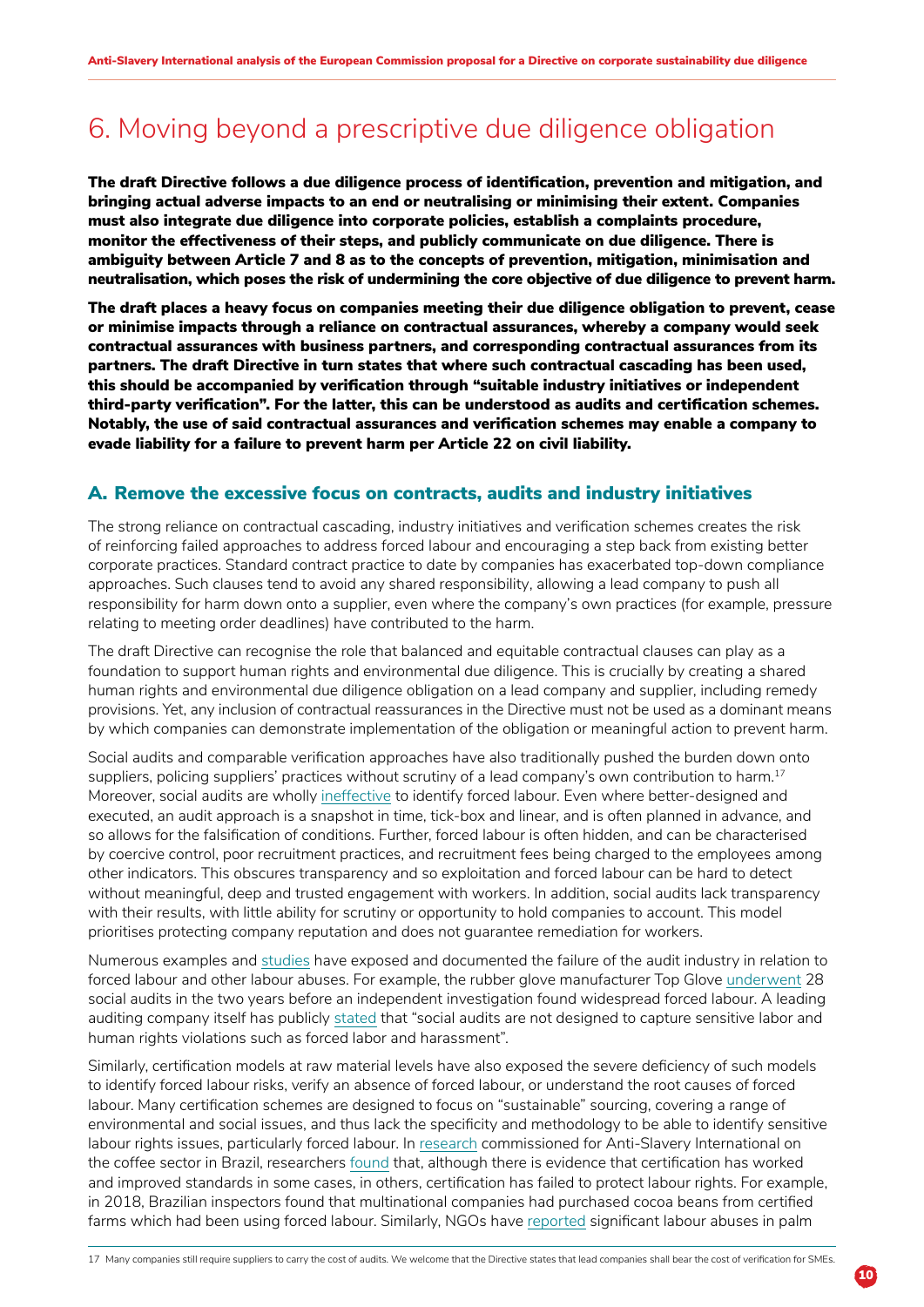<span id="page-10-0"></span>oil plantations in Indonesia certified by the Responsible Roundtable on Palm Oil. These are just two examples of many.

Furthermore, industry initiatives can, where effective, be a valuable platform for exchanging information, pre-competitive collaboration, and improving access to non-judicial remedy. However, they vary vastly in effectiveness, and are not [adequate](https://www.msi-integrity.org/what-are-msis/) to reliably detect abuses or provide access to remedy. Crucially, they are not a replacement for regulation or accountability of companies, and as such must not be allowed to be used as evidence of due diligence, verification or as grounds for an exemption from liability for harm.

Overall, with its current heavy focus on contractual assurances and third-party verification, the draft Directive risks pushing burden onto suppliers, creating further commercial demand for the flawed auditing industry, and – ultimately – allowing the prevalence of forced labour in EU supply chains to continue. This requires amendments to the draft Directive to strengthen the role of responsible purchasing practices, leverage and stakeholder engagement (for the latter, see section 7).

### B. Reform purchasing practices

Irresponsible purchasing practices are a key [driver](https://www.hrw.org/report/2019/04/23/paying-bus-ticket-and-expecting-fly/how-apparel-brand-purchasing-practices-drive) of labour exploitation. Insufficient lead times, prices that undercut fair labour costs, and other unreasonable demands can drive suppliers to cut corners. This can lead to pressure being put on workers through forced overtime, poverty wages and wage withholding, as examples. Suppliers may also subcontract to unauthorised third parties to meet demand.

The European Commission has recognised the need to address purchasing practices in Recital 30 of the draft Directive, which notes "When identifying adverse impacts, companies should also identify and assess the impact of a business relationship's business model and strategies, including trading, procurement and pricing practices." This obligation to reform purchasing practices would also address risks of a due diligence obligation leading to large companies solely pushing the burden of responsibility onto SMEs. However, the Recital's language is absent from the Articles, in favour of a vaguer and weaker obligation to "make necessary investments, such as into management or production processes and infrastructures" (Article 7(2c), 8(3d)).

### C. Strengthen the role of leverage

The concept of leverage – how a lead company can influence the behaviour of a business partner – is core to the UNGPs and OECD Guidance. The UNGPs [state](https://www.ohchr.org/sites/default/files/Documents/Publications/GuidingPrinciplesBusinessHR_EN.pdf) that "if the business enterprise has leverage to prevent or mitigate the adverse impact, it should exercise it. And if it lacks leverage there may be ways for the enterprise to increase it. Leverage may be increased by, for example, offering capacity-building or other incentives to the related entity, or collaborating with other actors. Crucially, a positive use of leverage can also encourage longer-term business relationships.

Currently, the draft Directive only includes aspects of leverage (referenced as 'influence' in the draft) – such as the role of leverage through contracts (see above), collaborative action (Article 7(2e) and 8(3f)) and temporary suspension of a relationship (see section 8) through a contractual approach.

Leverage is particularly important with regard to how companies seek to influence indirect business partners, for example sub-suppliers. In the current draft, this is focused on companies concluding contracts with indirect business partners (Article 7(3) and 8(4)), which is then verified by independent third-party verification. Such a top-down compliance approach with indirect partners is extremely unlikely to have a meaningful effect in practice, in particular when considering a complex and sensitive situation like forced labour.

Instead, the Directive should encourage companies to explore more varied ways to exert and increase leverage – for example, through capacity-building, engagement with trade unions and civil society, and collaborative efforts with industry peers sharing the same indirect partners. Know The Chain has documented [examples](https://knowthechain.org/addressing-forced-labor-risks-in-lower-tiers-of-electronics-supply-chains-examples-of-company-practice/) from the ICT sector of how companies have engaged below tier one to address forced labour risks, including capacity-building and 'train the trainer' work with sub-suppliers.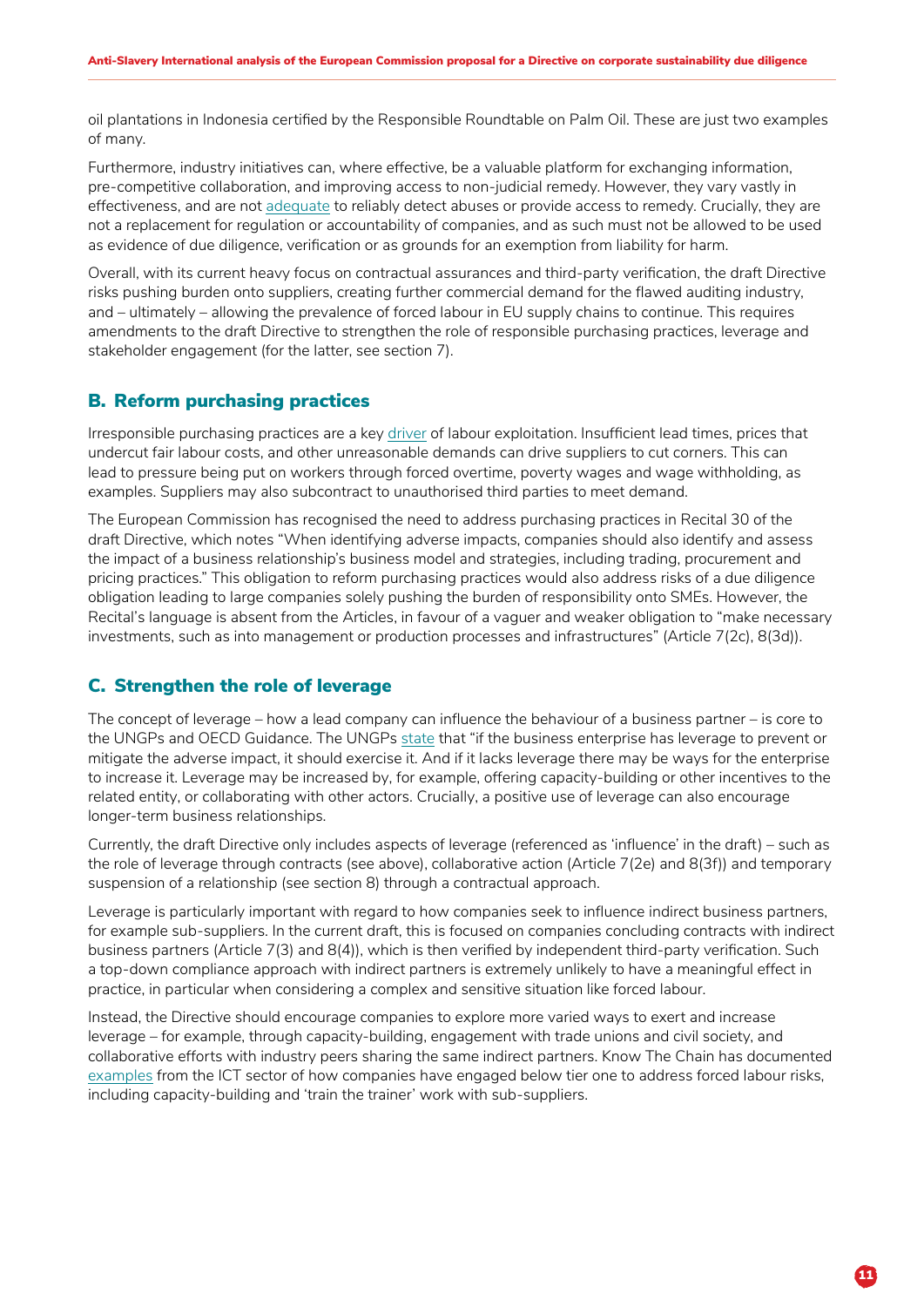- <span id="page-11-0"></span>• Clarify that companies have an obligation to respect human rights and the environment and a duty to prevent harm, as the prevailing duty over any of the specific due diligence measures listed in the proposal.
- Minimise the dominant role of contractual assurances, industry initiatives, and thirdparty verification in the Directive, including by removing their function to validate the appropriate implementation of due diligence as outlined in Article 22(2).
- Establish civil liability for auditors for failing, either through negligence or intent, to raise in their auditing reports where a company has not complied with the law, and/or has expressly or tacitly endorsed corporate policies, decisions and actions which conflict with it.
- Indicate that contractual assurances should create a shared human rights and environmental due diligence obligation on the buyer and supplier, including joint commitments to remedy provisions.
- Amend Articles 7 and 8 to oblige companies to, where applicable, reform business models and strategies, including trading, procurement and pricing practices as part of the due diligence obligation.
- Amend Articles 3(q), 7 and 8 to strengthen the obligation for companies to exert and increase leverage, including with indirect business partners. This must enable companies to explore varied and non-prescriptive ways to exert and increase leverage, and to develop new best practices.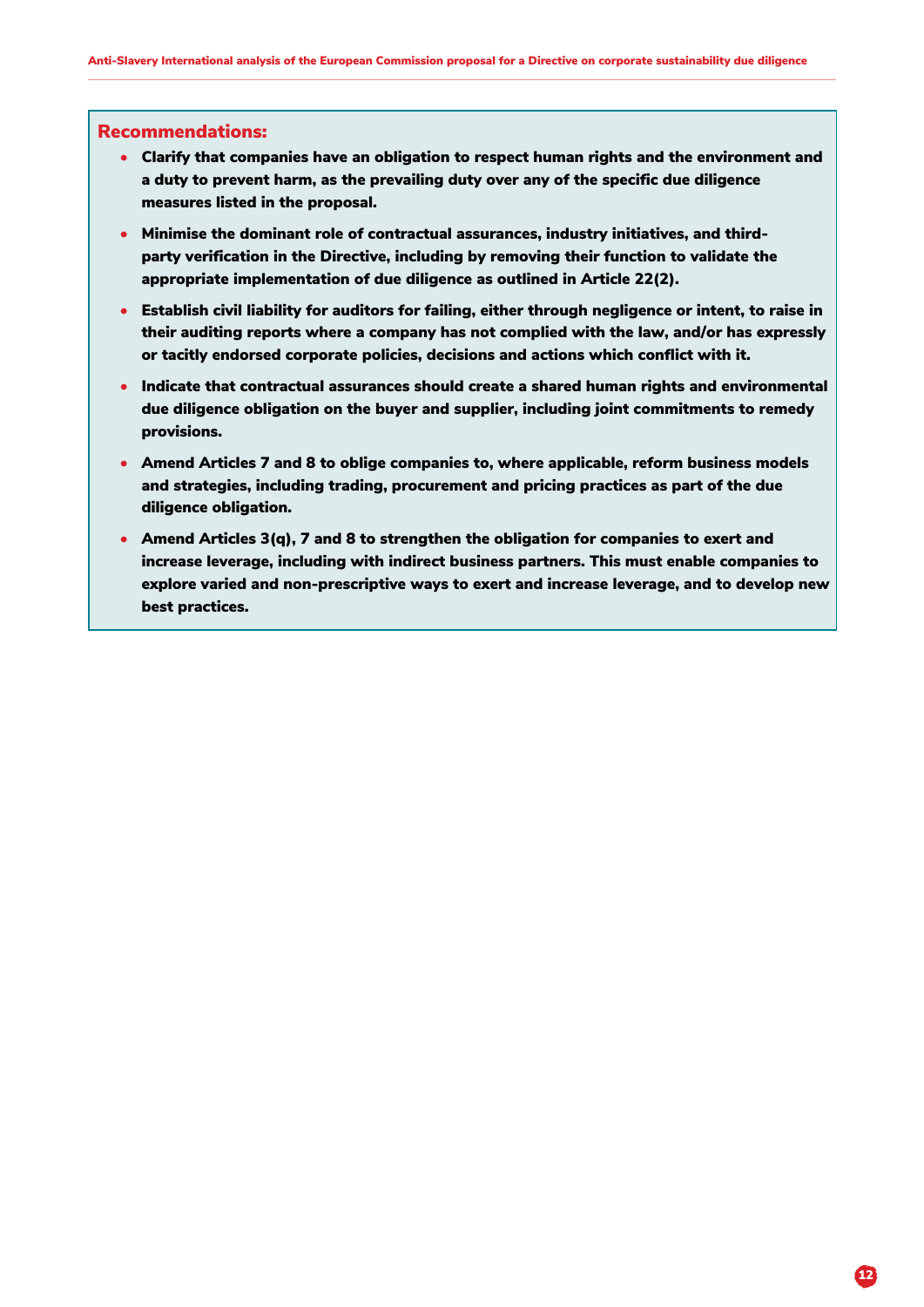## <span id="page-12-0"></span>7. Meaningful stakeholder engagement

The draft Directive only states that stakeholder consultation is compulsory in the design of a prevention plan (Article 7(2a)) and in Article 26 where it states that "Directors shall adapt the corporate strategy accordingly with due consideration for relevant input from stakeholders and CSOs."

In risk identification and minimisation, stakeholder engagement is only required "where relevant" (Articles 6(4), 8(3b)), leaving all discretion to the company to engage with stakeholders or not. Crucially, the role of stakeholder engagement is not mentioned in the provision of remedy, the design of complaints procedures (Article 9, see section 9), monitoring (Article 10) or communication (Article 11).

### A. Mandate stakeholder engagement in all due diligence stages

Both the UNGPs and OECD Guidance refer to effective engagement with stakeholders as being central to the objective and processes of human rights due diligence. In recent [commentary](https://mneguidelines.oecd.org/ilo-ohchr-oecd-response-to-eu-commission-proposal.pdf) on the draft Directive, the ILO, OECD and OHCHR insist that due diligence should be "based on proactive and meaningful stakeholder consultation and dialogue, particularly with workers and all others potentially impacted by business activities".

Given the often-hidden nature of forced labour, where workers face intimidation and fear to speak candidly, or the fact that forced labour indicators may not be immediately visible (such as debt bondage), meaningful stakeholder consultation and engagement is a fundamental part of due diligence to identify the factors that indicate risks of exploitation or the root causes of exploitation. Tick-box, one-off engagements with workers (as often conducted through social audits, see section 6) will fail to build this trust and thus fail to identify where forced labour, or risks of forced labour, are present.

Where on-the-ground engagement is credibly unfeasible, for example due to severe limitations on freedoms and security risks, companies should ensure that the views of local stakeholders are meaningfully captured through credible representatives and consultations with experts. This is extremely pertinent for state-imposed forced labour.

Stakeholder engagement must therefore not only be "where relevant", as a select activity based on the interests of the company. Meaningful stakeholder engagement must be understood as a fundamental part of due diligence, and be made mandatory throughout the entire due diligence process.

The monitoring obligations (Article 10) in the draft Directive also exclude the role of stakeholder engagement. This means those evaluating the impact, relevance and efficiency of measures might only be limited to those who have initiated and implemented them. The absence of workers, trade unions, civil society and other stakeholders at the monitoring stage will lead to a lack of objectivity, a failure to identify unintended consequences, and thus prevent the identification of relevant improvements to be brought to the established processes. The Directive must strengthen the requirements to consult with stakeholders when undertaking assessments.

### B. More consideration for groups in vulnerable situations

Overall, the draft Directive fails to recognise that business and human rights abuses have differentiated impacts on individuals and groups in marginalised situations, including on [women and girls](https://corporatejustice.org/wp-content/uploads/2022/03/CSDDD-Gender-responsiveness-open-letter-to-EC-MEPs-and-Council-1.pdf). The definition of stakeholders (Article 3(n), and related articles on stakeholder engagement (Articles 6(4), 7(2.a), 8 (3.b) and 26), fail to drive specific attention towards the needs and interests of groups in heightened situations of vulnerability. For forced labour, this can include migrant workers; casual, temporary and seasonal workers; homeworkers; workers from marginalised groups, such as indigenous peoples, people of lower-castes or ethnic minorities; illiterate workers; and women and children.

Companies should be required to make sure due diligence processes are designed to take heightened vulnerability into account and are gender-responsive. This must be part of the identification process and integrated into all stages of due diligence. Stakeholder engagement processes should particularly aim to understand how existing contexts and/or vulnerabilities may create disproportionate impacts for certain groups. Therefore, the definition of meaningful stakeholder engagement must also be further elaborated on in the Directive. Although a prescriptive approach should be avoided, given that stakeholder engagement is context and scenario specific, the Directive must speak to the proactive, two-way communication and goodfaith nature of stakeholder engagement, including relating to the disclosure of information, and safety for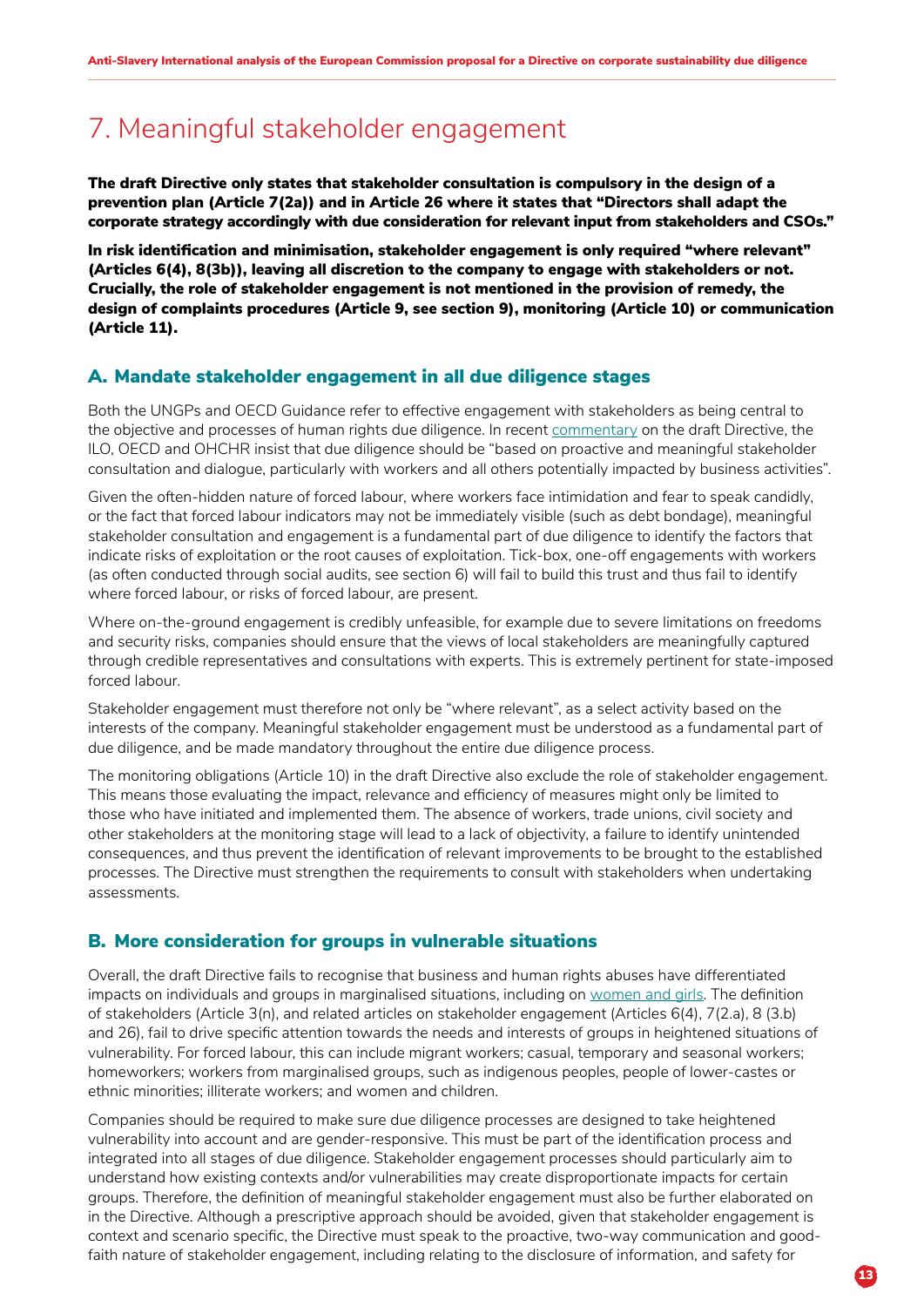<span id="page-13-0"></span>stakeholders. This obligation must also meet (and go beyond) existing international consultation standards, related to the rights to collective bargaining and free, prior and informed consent.

This must also include the design of stakeholder engagement processes themselves. Targeted meetings and engagement with specific groups of workers may be appropriate to ensure meaningful engagement with those who are differently or disproportionately affected, or who may face barriers to involvement in other processes. These barriers must be identified in the due diligence process. For example, workers' representatives and trade unions may not always be willing to address caste-based discrimination if mostly managed and dominated by "upper-caste" representatives, and targeted engagement with representatives of "lower-caste" workers would then be required.

- Mandate stakeholder engagement at all due diligence stages, including the complaints mechanisms and remedy provisions, monitoring and communication. A failure to meaningfully engage stakeholders should constitute a failure to conduct appropriate human rights and environmental due diligence.
- Include references to:
	- the need for proactive, two-way, ongoing, safe and inclusive stakeholder engagement, including relating to the disclosure of information.
	- the need to identify and incorporate specific considerations for people in situations of heightened vulnerability in all provisions where stakeholder engagement is relevant or should be included.
- Strengthen the role of trade unions and their right to negotiate the due diligence process with the company. Where workers are or may be impacted, stakeholder engagement must ensure respect of the right to freedom of association and collective bargaining, and not interfere with these rights.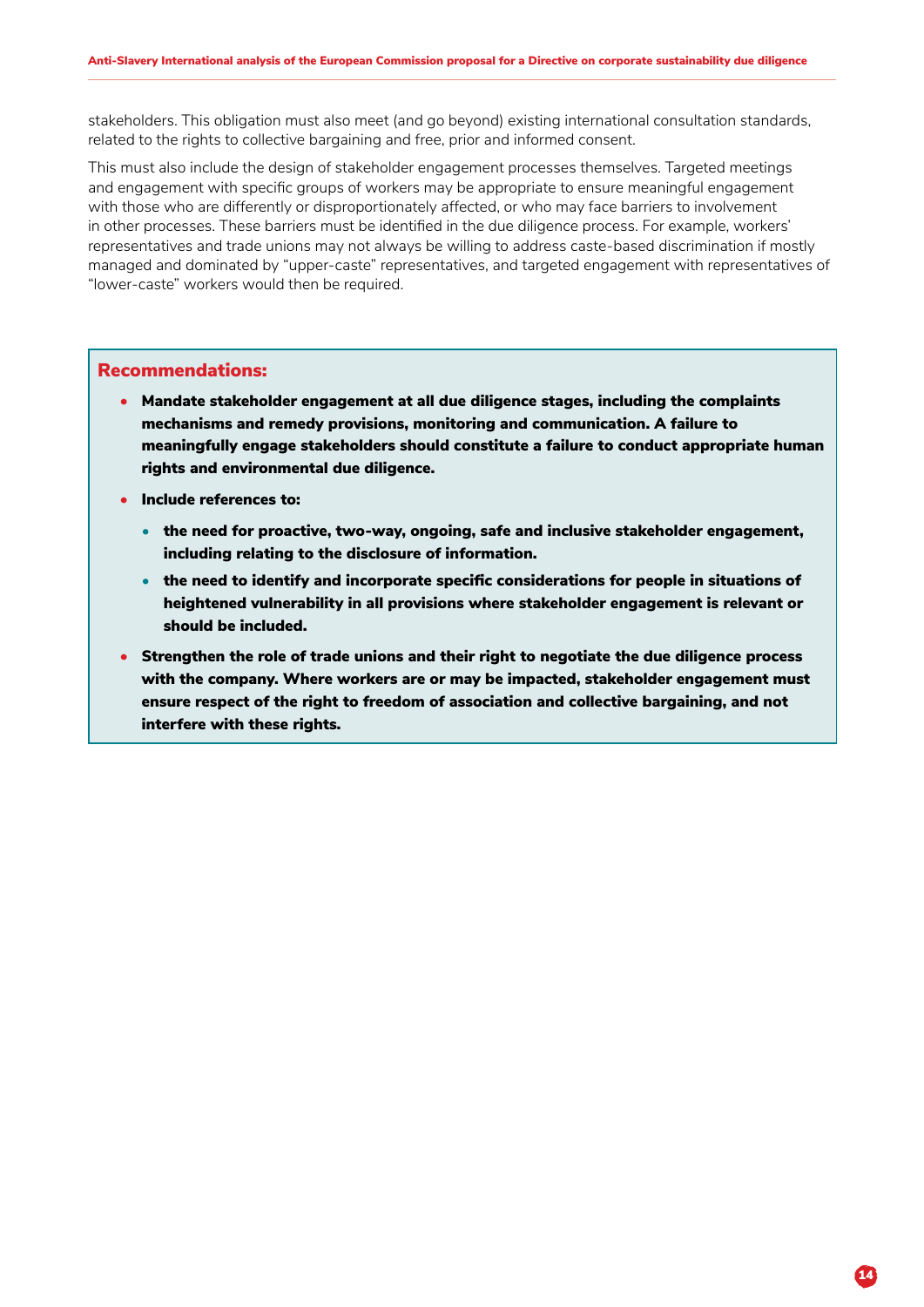## 8. Ensure that disengagement is responsible

The draft Directive requires companies to terminate relationships where they have failed to prevent, mitigate, cease or minimise harms. Two approaches are envisaged in Article 7(5) and 8(6):

- 1. Temporarily suspending commercial relations, "if there is reasonable expectation that these efforts will succeed in the short term".
- 2. Terminate the business relationship if the potential/actual impact is severe.

However, the company is not required to do either of these if the law governing their relationship with the established business relationship does not permit it. Member States are thus encouraged to introduce laws that allow for termination of relationships (see also Recital 36).

This wording currently creates a high risk that companies will 'cut and run' from forced labour situations and fails to align with international standards on [responsible disengagement](https://www.somo.nl/wp-content/uploads/2016/04/Should-I-stay-or-should-I-go-4.pdf).

Both the UNGPs and OECD Guidance recognise that companies will have to disengage from business relationships, when efforts to improve a situation have failed, or if there is no credible prospect for change in the future. The OECD Guidance describes disengagement as a 'last resort'. However, the UNGPs and the OECD Guidance note the need for companies to consider the potential adverse human rights impacts of exiting relationships. The OECD Guidance further unpacks the concept of responsible disengagement, including the need to engage with trade unions on the decision to disengage.

Crucially, disengagement does not absolve a company from its remediation responsibilities. Remediation must be owed in situations where, despite efforts to prevent the harm, the harm nevertheless occurs. The UNGPs and OECD Guidelines both state that if a company contributes to an adverse impact, it is responsible for remediating the impact to the extent of its contribution. Companies should therefore engage with suppliers and affected stakeholders to contribute to the remediation of all previous adverse impacts to which they contributed, and to make sure that potential negative consequences of disengagement are prevented. Yet, currently, the draft Directive provides no remedy provisions in Article 7.

With regards to forced labour, where and how disengagement is necessary depends on the situation:

In some situations, businesses fail to disengage when they should, extending relationships for as long as possible, despite there being no prospect to prevent or cease forced labour.<sup>18</sup> This is demonstrated by examples of companies that knowingly continue to source from the Uyghur Region. Some companies in this case also previously manipulated the concept of "last resort",<sup>19</sup> to justify maintaining business relationships with suppliers in this situation.

Notably, some companies have also raised contractual obligations and Chinese laws<sup>20</sup> as a reason why they cannot disengage from suppliers at risk of being implicated in Uyghur forced labour. This therefore also exposes a large loophole in the draft Directive, in that it potentially allows companies to avoid disengagement if the national laws governing contracts do not permit disengagement. This loophole could also potentially encourage more producer countries to introduce such laws.

In contrast, in other examples, companies respond to public exposes of forced labour by "cutting and running" from suppliers. In such examples, companies irresponsibly disengage, which can lead to severe and nonremediated impacts for workers. Often, in such cases, the lead company places the blame for such harm on the suppliers, ignoring its own role in the harm, such as through irresponsible purchasing practices, or an undue reliance on flawed audit results.

Recital 36 recognises the need for responsible disengagement. It notes that "companies should prioritize engagement with business relationships in the value chain, instead of terminating the business relationship,

<sup>18</sup> Exceptionally, in the context of Uyghur forced labour, companies are unable to support the direct provision of remedy to workers in the Uyghur Region. As an alternative, Anti-Slavery International recommends that companies which identify they have contributed to or profited from Uyghur forced labour engage with representatives of the global Uyghur community to support financial aid to Uyghur refugees. This has been best practice in the fashion industry. This is also comparable for state-imposed forced labour in cotton harvesting in Turkmenistan.

<sup>19</sup> Between 2020-2022 Anti-Slavery International has conducted intensive private engagement with companies in the fashion sector and business associations on the risks of sourcing from the Uyghur Region. In 2020 and early 2021, numerous companies and business associations raised the argument of "last resort" to continue to seek to source from the Uyghur Region, despite the volumes of evidence that human rights principles could not be adhered to, the lack of any credible prospect to change this, and the calls from victims and representatives of the Uyghur Region to cease sourcing. Due to the growing awareness around the issue, and growing better practice by the industry, this argument has become less dominant.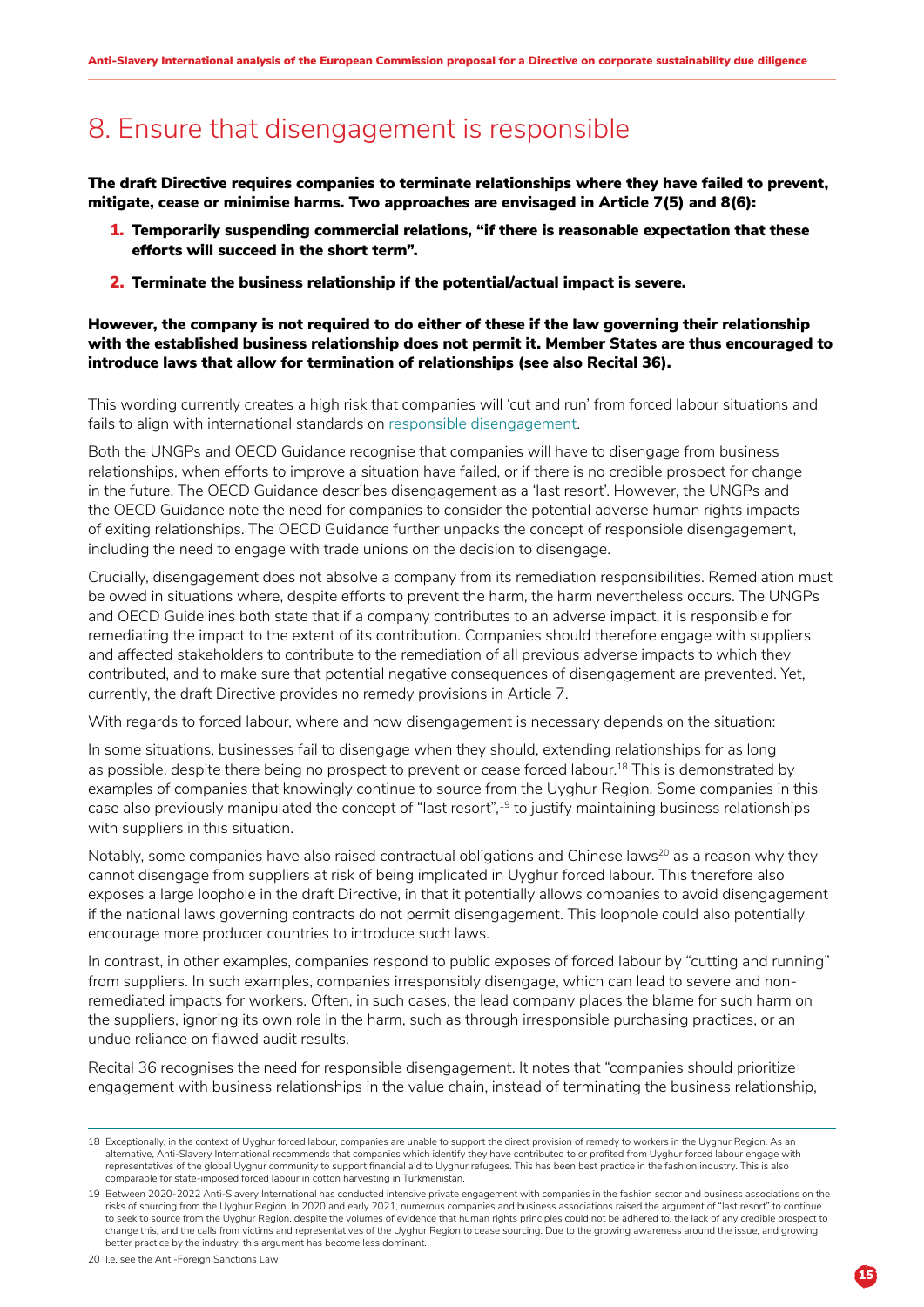<span id="page-15-0"></span>as a last-resort action after attempting at preventing and mitigating adverse potential impact without success". Further, Recital 32 states that "to enable continuous engagement with the value chain business partner instead of termination of business relations (disengagement) and possibly exacerbating adverse impacts, this Directive should ensure that disengagement is a last-resort action, in line with the Union's policy of zero-tolerance on child labour. Terminating a business relationship in which child labour was found could expose the child to even more severe adverse human rights impacts".

- Introduce language defining responsible disengagement in Articles 7 and 8. This necessitates amendments which require companies to:
	- Take into account potential social and economic adverse impacts of disengagement, including through consultation with affected stakeholders.
	- Where a decision to disengage is taken, develop a responsible exit plan which details the actions the companies will take, as well as its expectations of its suppliers, buyers and other business relationships to prevent adverse impacts from disengagement.
	- Engage with business partners and affected stakeholders to contribute to the remediation of all previous adverse impacts to which they contributed. See also section 9 of this document on providing for non-financial remedy.
- Consider possible loopholes that may prevent disengagement where necessary, such as the risk that producer countries will introduce laws governing contract termination to prevent disengagement.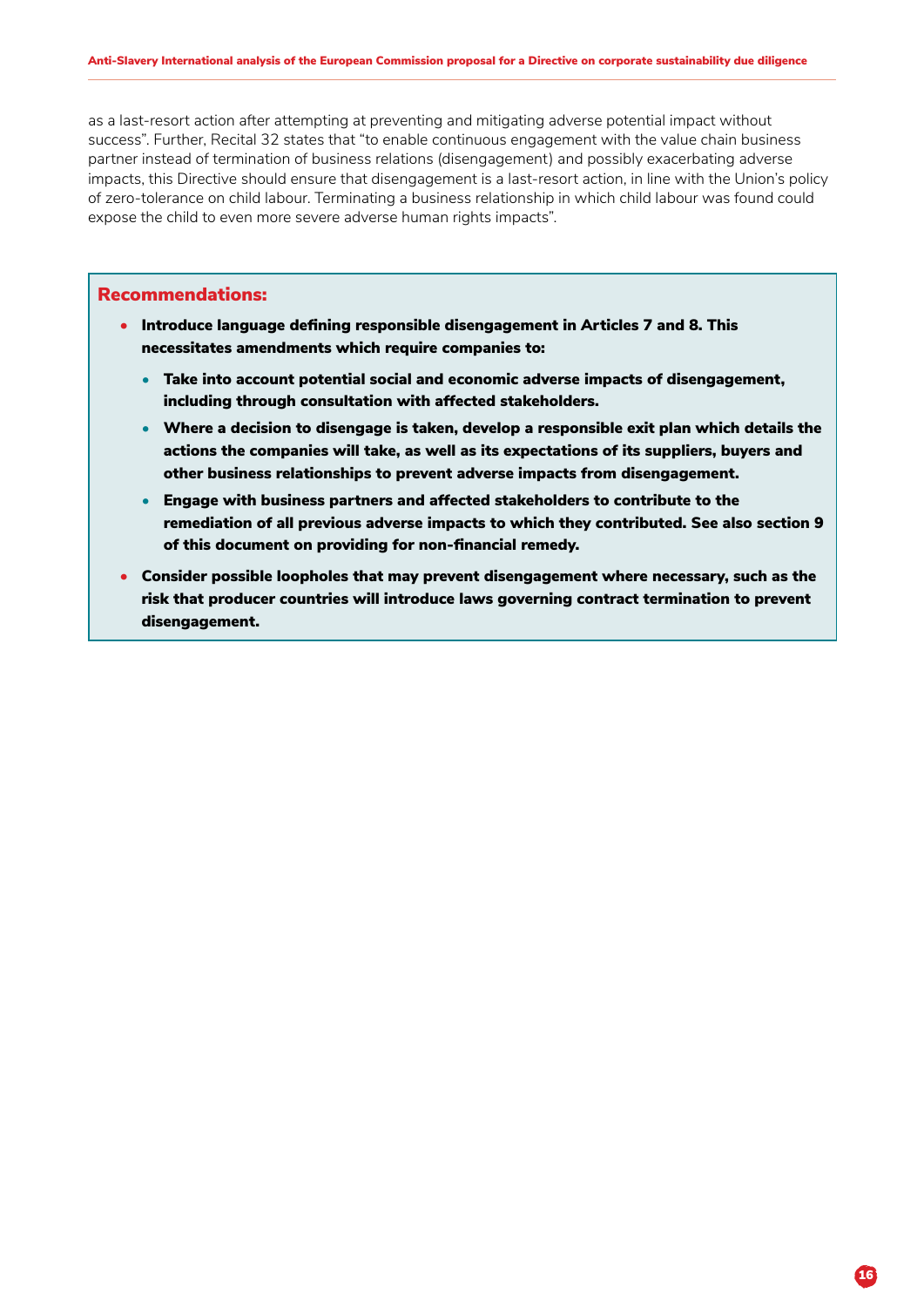## 9. Ensure meaningful grievance mechanisms and protect from retaliation

Article 9 obliges companies to "provide the possibility for person and organisations […] to submit complaints to them where they have legitimate concerns". Member States must make sure that individual people, trade unions, workers' representatives and civil society organisations can issue complaints. Companies must establish a procedure for dealing with complaints. Member States must make sure that complainants are able to request follow-up, and to meet with company representatives to discuss severe impacts.

Where a complaint is considered well-founded, this will seemingly mandate a company to revert to the due diligence obligations of Articles 7 and 8.

### A. Amend the complaints mechanism to align with the UNGPs effectiveness criteria and OHCHR recommendations

Non-judicial grievance mechanisms are an important access to remedy route for workers at risk of forced labour, as workers may face significant obstacles to access remedy through alternative routes, for example as experienced by migrant workers.<sup>21</sup>

Therefore, it is welcome that the draft Directive specifically requires companies to provide the possibility for people, and their representatives, to submit complaints. However, the draft Directive's current narrow formulation of a 'complaints mechanism' risks perpetuating current corporate-led top-down approaches to grievance mechanisms, as it is focused solely on the submission of complaints, rather than the provision of effective remedy.

Notably, the draft Directive fails to set out how a company can ensure an effective complaint mechanism, departing from the UNGPs, and ignores the past decade of learnings on how to implement meaningful grievance mechanisms.

First, Guiding Principle 31 of the UNGPs establishes eight 'effectiveness criteria' for the establishment of operational-level grievance mechanisms. These are focused on the principles of legitimacy, accessibility, predictability, equitability, transparency, rights-compatibility, continuous learning and stakeholder engagement and dialogue.

Further, since the establishment of the UNGPs, the OHCHR has run an "Accountability and Remedy Project" to further assess how to better improve accountability and access to remedy for victims of business-related human rights abuses. In its 2020 report on non-State-based grievance mechanisms, the OHCHR notes that few non-State-based grievance mechanisms "are fulfilling their envisaged role", and that "the remedies that may be obtained from non-State-based grievance mechanisms are usually partial at best". Crucially, the OHCHR [notes](https://www.ohchr.org/en/business/ohchr-accountability-and-remedy-project/phase3-non-state-based-grievance-mechanisms) that "developers and operators of non-State-based grievance mechanisms need to give much greater emphasis to the needs, expectations and perspectives of the people for whose use these mechanisms are intended, recognizing the different ways in which meaningful stakeholder engagement is fundamental to meeting each of the Guiding Principles' effectiveness criteria for such mechanisms in practice".

Research by Anti-Slavery International in 2021 on migrant workers' access to remedy also found that such corporate-led approaches to operational-level grievance mechanisms currently [fail to](https://www.antislavery.org/wp-content/uploads/2022/02/ASI_AccessToRemedy_Report.pdf) address the power imbalance between workers and employers, and, overall, lack the oversight, independence and accountability needed to secure workers' trust and guarantee effective remedy resolutions. This research found that companies must shift away from corporate-led approaches, to instead supporting approaches where workers, or their credible representatives, are involved in the design, implementation and monitoring of access to remedy routes.

Noting the deficiencies of current practice, the OHCHR provided a series of recommendations on how to improve non-State-based grievance mechanisms. Among numerous issues, the OHCHR places significant

<sup>21</sup> In many countries, migrant workers face structural inequalities and barriers to access justice. Further, even where judicial access to remedy routes are available, slow remedial processes can force migrants to decide between enduring abuse, behaving unlawfully or returning home worse off than when they left. This makes the role of non-state mechanisms which can provide remedy quickly crucial. However, non-state mechanisms are also often limited in their ability to be effective for migrant workers. For example, migrant workers may be excluded from trade union activities based on immigration status, caste, age, gender or employment sector. This means remedy can be out of reach altogether unless meaningful alternatives are provided which consider the heightened barriers to remedy and justice of specific groups of workers. See Anti-Slavery International, Migrant workers' access to remedy, A briefing paper for business, 2021 [https://www.antislavery.org/wp-content/](https://www.antislavery.org/wp-content/uploads/2022/02/ASI_AccessToRemedy_Report.pdf) [uploads/2022/02/ASI\\_AccessToRemedy\\_Report.pdf](https://www.antislavery.org/wp-content/uploads/2022/02/ASI_AccessToRemedy_Report.pdf)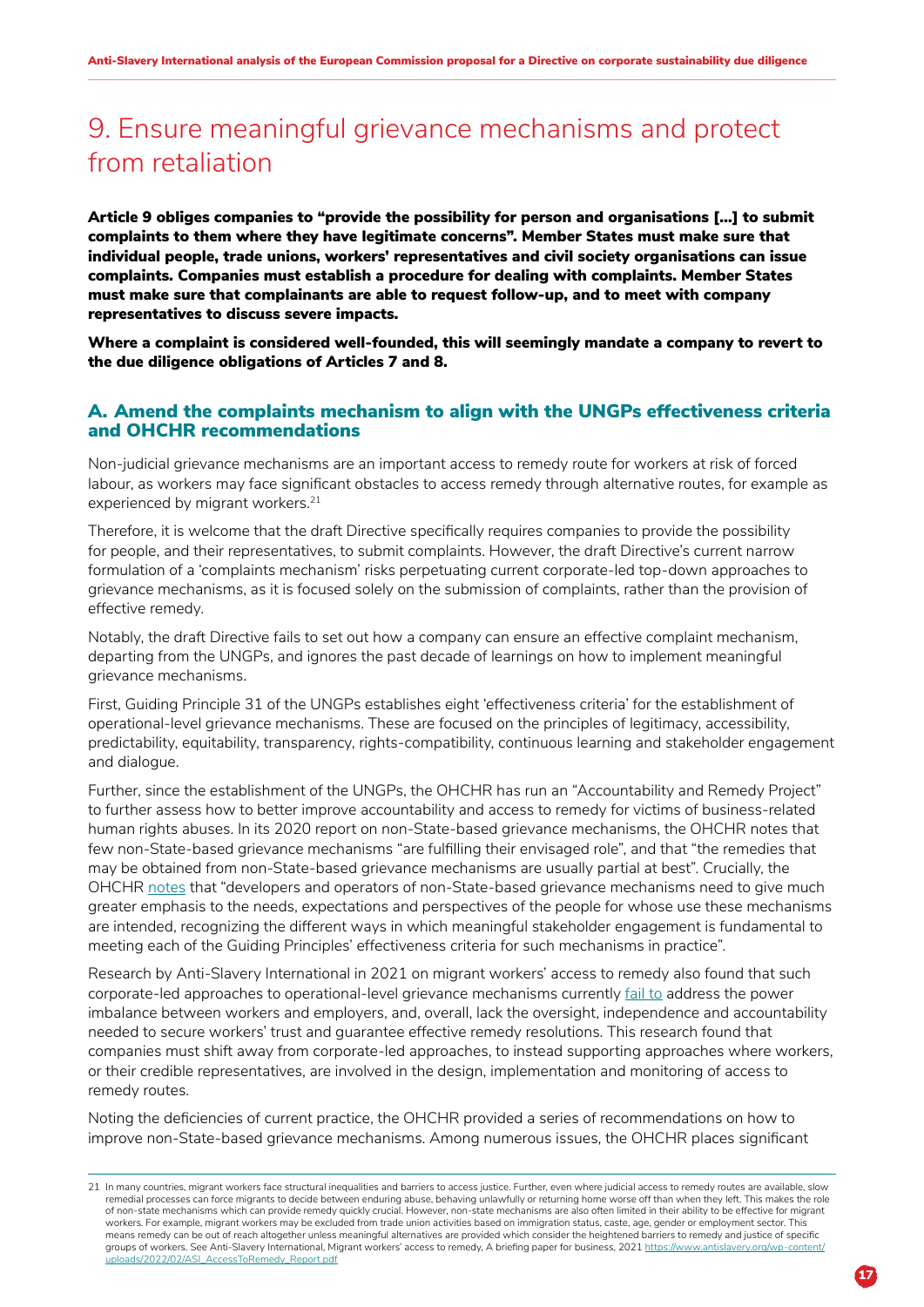emphasis on the central role that relevant rights holders and other stakeholders must play in the design and evaluation of grievance mechanisms and the provision of remedy, to meet the UNGPs effectiveness criteria. The OHCHR explicitly calls for companies, where relevant and appropriate, to engage proactively with those seeking to develop and implement worker-driven and community-driven grievance mechanisms. The OHCHR also notes the need for any grievance mechanism to be "provided with an appropriate degree of independence from the business enterprise(s)".

Instead of taking account of these learnings, the draft Directive, conversely, poses the risk of cementing the weak corporate practice of recent decades. In its current formulation, companies will act as their own arbiter in the design and execution of complaints mechanisms. Notably, companies will be able to determine themselves whether a complaint is "well founded" (Article 9(3)), and where this is determined, very weak remediation obligations are attached. Article 8(3a) includes remedy provisions, and these relate solely to the payment of damages where adverse impacts cannot be brought to an end. As well as failing to include remedy provisions relating to disengagement under Article 7, this formulation fails to include other forms of remedy beyond damages and financial compensation, in line with the bouquet of remedies outlined by Guiding Principle 25 of the UNGPs. Remedy must take into account the needs and interests of the affected party and be decided upon and designed in consultation with rightsholders or their representatives.

Further, complainants and their representatives are provided inadequate rights under the draft Directive. Although complainants are entitled to request a follow-up and to meet with company representatives, this draft Directive provides no standards on legitimacy, transparency and equitability in this process, per the UNGPs. In addition, under Article 9(4b), complainants only have the right to meet with company representatives to discuss "potential or actual severe adverse impacts" (own emphasis).

Furthermore, and crucially, the draft Directive fails to include the role of actual and potentially affected stakeholders in the design, implementation or governance of grievance mechanisms. This means that grievance mechanisms will likely fail to take into account the needs of workers, particularly workers at heightened risk of vulnerability, and in turn will lack the necessary trust to be meaningfully used.

### B. Protection for whistleblowers and human rights defenders

Article 23 states that persons reporting breaches to the Directive shall be protected by the terms of the "Whistleblowers directive".22 Recital 65 describes such persons as "persons who work for companies subject to due diligence obligations under this directive or who are in contact with such companies in the context of their work-related activities".

This protection is too limited. The existing EU Directive on whistleblowers 2019/1937, to which the draft Directive refers, only protects reporting persons (whistleblowers) linked to an EU company or institution by a working relation (i.e. current or former workers) and does not apply to a wider definition of human rights defenders. This would exclude any external individual or group reporting forced labour linked to a company.

The draft Directive therefore fails to ensure protection for all human rights defenders. Globally, human rights defenders are at enormous risk of retaliation when advocating in relation to corporate abuse. In 2021 alone, the Business Human Rights and Resource Centre [documented](https://www.business-humanrights.org/en/from-us/briefings/hrds-2021/human-rights-defenders-business-in-2021-protecting-the-rights-of-people-driving-a-just-transition/?utm_source=direct_email&utm_medium=email&utm_campaign=HRDs2021&utm_content=email) 615 attacks on human rights defenders, 140 of whom were advocating for labour rights.

At a minimum, the draft Directive should ensure that all human rights defenders are protected from retaliation, whatever their relation to the company and wherever the company is based (both inside and outside the EU). This would be in line with the EU's own priorities to support human rights defenders, as outlined in Article 21<sup>23</sup> of the Treaty on European Union. In addition, in 2004, the Council of the EU also adopted guidelines on [the protection of human rights defenders](https://www.eeas.europa.eu/sites/default/files/02_hr_guidelines_defenders_en_0.pdf), of which the definition<sup>24</sup> within can be transferred to the Directive. Notably, human rights defenders are currently not explicitly mentioned in the definition of stakeholders (Article 3(n)).

<sup>22</sup> This is an existing EU Directive, 2019/1937.

<sup>23</sup> Article 21 of the Treaty emphasises that EU actions on the global stage should consolidate and support democracy, the rule of law, human rights and the principles of international law.

<sup>24</sup> These guidelines define human rights defenders as "those individuals, groups and organs of society that promote and protect universally recognised human rights and fundamental freedoms. Human rights defenders seek the promotion and protection of civil and political rights as well as the promotion, protection and realisation of economic, social and cultural rights. Human rights defenders also promote and protect the rights of members of groups such as indigenous communities. The definition does not include those individuals or groups who commit or propagate violence".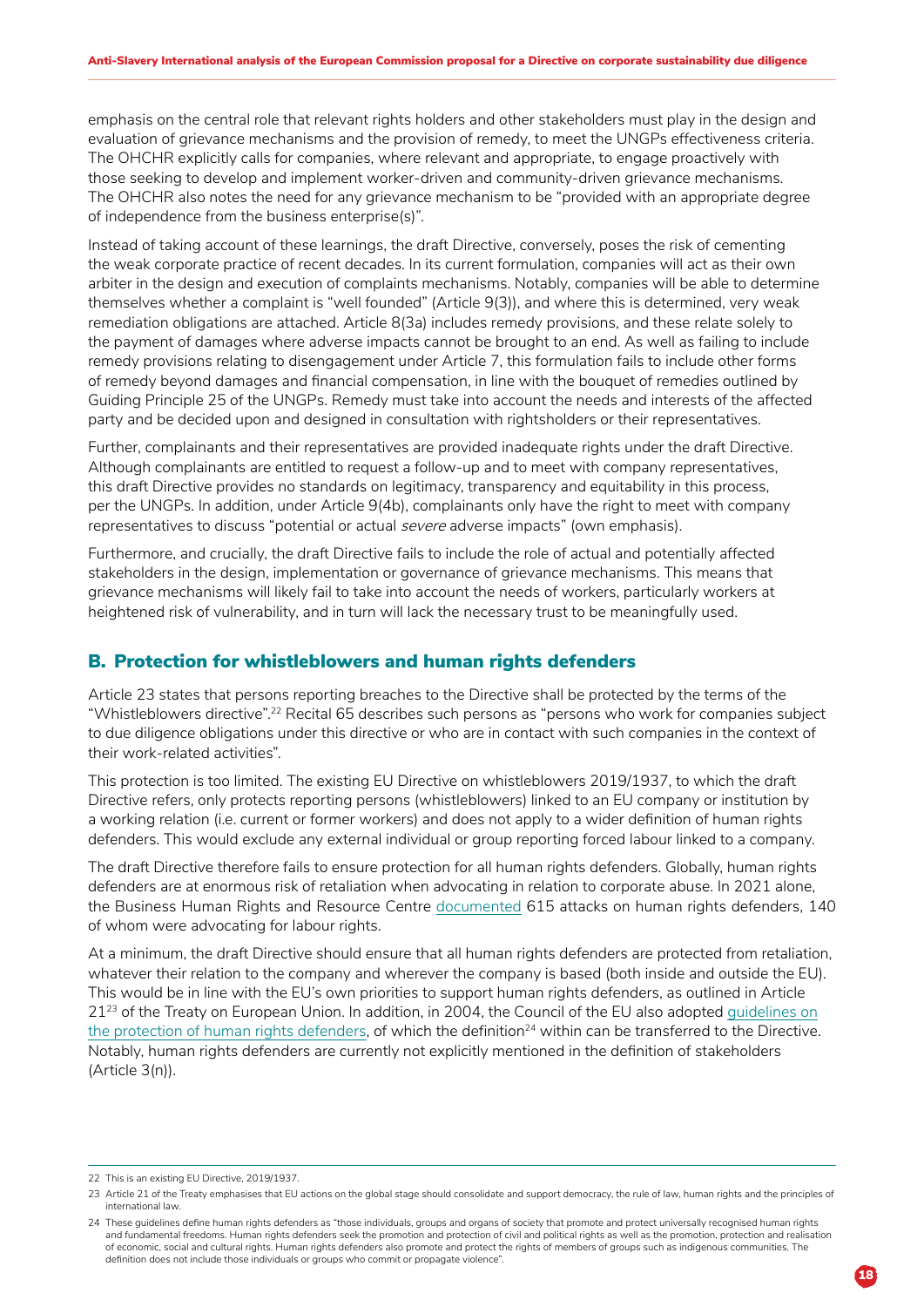- <span id="page-18-0"></span>• Allow for forms of remedy beyond financial compensation, in line with Guiding Principle 25 of the UNGPs.
- Amend Article 9 to incorporate the UNGPs effectiveness criteria and OHCHR recommendations, including by:
	- Instead of "complaints mechanisms", referring to the broader concept of grievance and remediation mechanisms, particularly referencing companies' obligations to provide for or cooperate in the remediation of adverse human rights impacts.
	- Specifying key elements relating to stakeholder engagement in the design, monitoring and enforcement of grievance mechanisms and the provision of remedies.
	- Providing for the possibility for companies to participate in grievance mechanism approaches implemented by others (for example, workers, communities, civil society, trade unions, suppliers, etc.).
	- Incorporating guarantees of non-retaliation, confidentiality and anonymity for all actual and potentially affected stakeholders.
	- Ensuring legitimacy and transparency in follow-up procedures, including by obligating companies to respond in writing to any complaint submitted under the procedure, including those deemed to be 'unfounded'. Further, enabling not only complainants, but also representatives of complainants to request follow-up and meet with company representatives. This should also cover all impacts, not only 'severe impacts'.
	- Clarifying that any non-judicial remediation efforts must be in parallel to encouraging collective bargaining and recognition of trade unions and should by no means undermine the role of legitimate trade unions in addressing labour-related disputes, nor preclude access to judicial or other forms of remediation.
- Amend Article 3(n) to provide for a definition of human rights defenders.
- Amend Article 23 to ensure that Member States introduce the measures necessary to protect all stakeholders and their representatives, including human rights and land and environmental defenders, from any reprisals or adverse impacts when seeking to exercise their rights under the Directive, and so that companies are obliged to ensure that stakeholders are not put at risk when submitting a complaint.
- Include provisions to hold companies liable for any retaliation action taken against whistleblowers and human rights defenders, whether this action was taken by the company or by actors it has mandated to do so.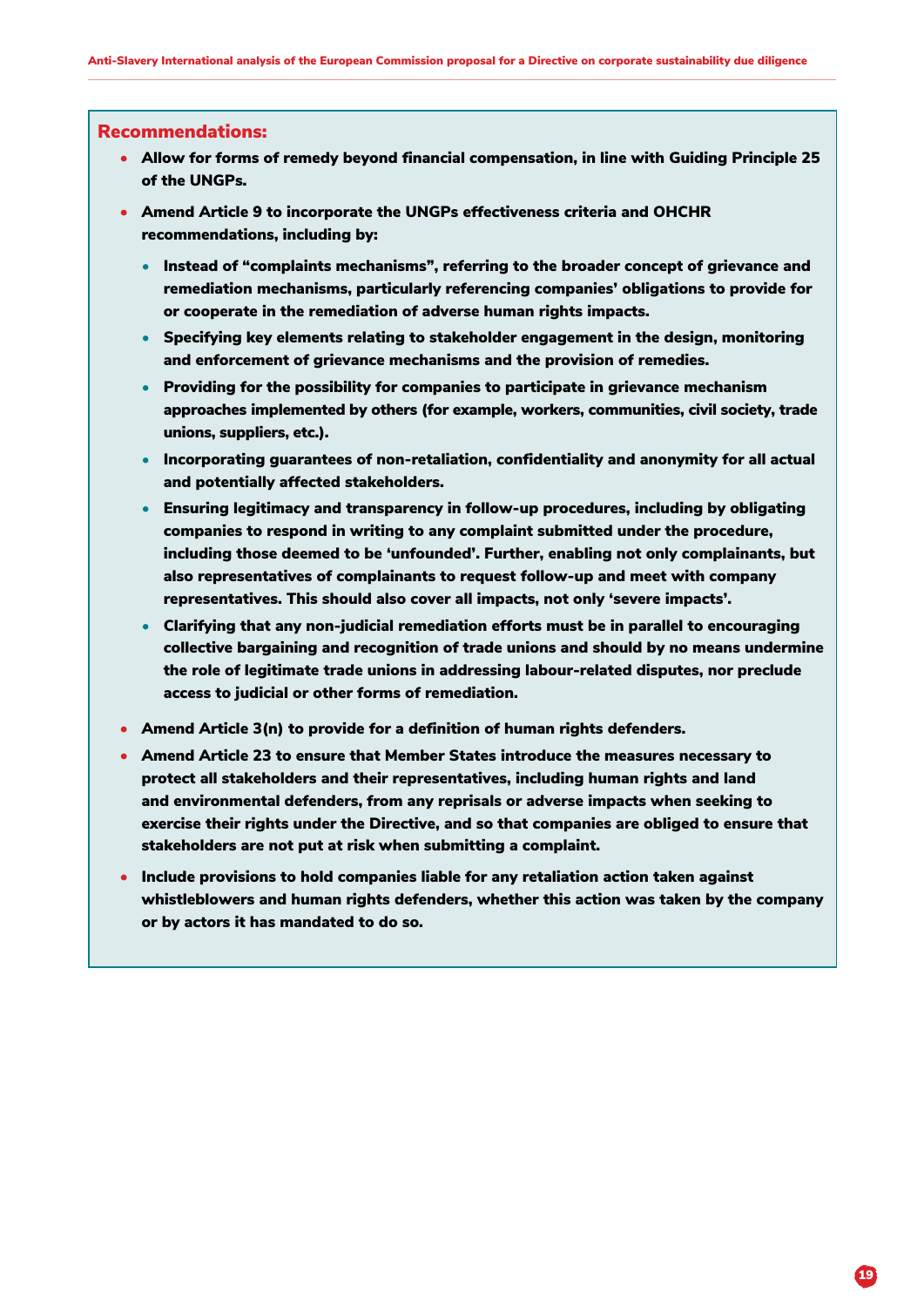## 10. Strengthen transparency and disclosure requirements

#### The current proposal does not create new transparency and disclosure obligations for most companies. Article 11 states that such obligations are already covered by the EU's Corporate Sustainability Reporting Directive proposal. The draft Directive creates only an additional requirement for companies not covered by the latter to publish an annual statement.

Evidence has shown that such reporting exercises have failed to drive tangible positive systemic change.<sup>25</sup> Enhanced communication and value chain transparency requirements linked to the due diligence obligation are therefore necessary.

First, companies must be required to map and disclose value chains. This is particularly relevant to forced labour situations, where abuses tend to happen in the lower tiers of the supply chain. It is therefore a prerequisite that a company maps and understands its supply chain, both to prevent the highest risks of forced labour and take steps to address it where it exists. This can also promote collaboration between companies, to work together to establish collaborative due diligence approaches with suppliers and subsuppliers, including for example joint grievance mechanism and capacity-building approaches. There are some examples of international brands, including both large companies and SMEs, which already publicly [disclose](https://transparencypledge.org/) lists of direct suppliers, types of products and numbers of workers. The [Open Apparel Registry](https://openapparel.org/) is another example of a collaborative approach to information sharing, which collects and enables access to publicly available lists of suppliers.

Second, in line with the UNGPs and OECD Guidance, communication must also relate to companies' disclosure of information to stakeholders, which differs from annual sustainability reporting, as transparency and access to information is required for meaningful consultation. Business enterprises must proactively disclose information on their due diligence processes, across all stages and with all information relevant to workers and other relevant stakeholders.

This facilitates information sharing and gathering a range of input and perspectives. This should be done freely and without threats of reprisals or harm. Information shared by a company should include its plans, details on how it is managing potential and actual negative impacts and reporting on the outcomes of its efforts, including the impact of complaints mechanisms, outcomes of grievance procedures and remediation. Recognising potential credible disclosure challenges, the OECD Guidance has outlined how companies can communicate potentially sensitive information to stakeholders.

As highlighted by Clean Clothes Campaign, ECCHR, Public Eye and SOMO in their policy paper, any legislation should shift the burden onto companies to actively seek ways to disclos[e information](https://www.somo.nl/wp-content/uploads/2022/01/Respecting-Rights-or-Ticking-Boxes.pdf) to the greatest extent possible, in a meaningful and user-friendly manner. Legislators should promote a change in companies' current default position from non-disclosure to disclosure.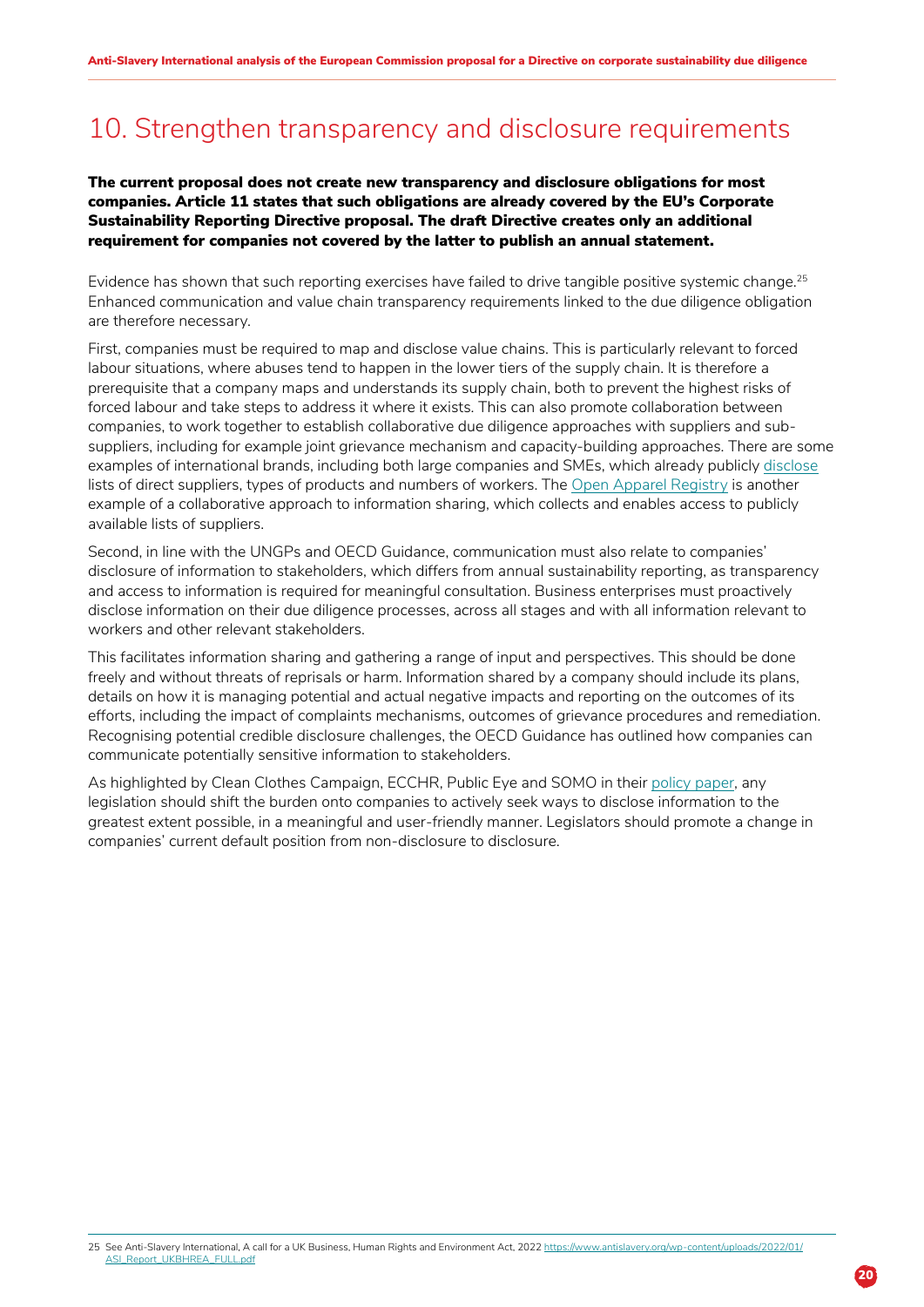- <span id="page-20-0"></span>• Through amendments to Article 11, and/or other relevant Articles:
	- Require companies through ongoing communication to disclose key information relevant to due diligence processes to actual and potentially affected stakeholders, on a proactive basis and in a manner appropriate to their context
	- Mandate mapping and disclosure of value chains and value chain information.
	- Specify further reporting and disclosure requirements regarding human rights risks and impacts, as well as all stages of the due diligence process that are used to address them. The Directive must require that such information is regularly updated, with clear forward-looking plans and the disclosure of targets focused on impacts and not just on actions. Within this, specifically require companies to disclose:
		- Details of all third-party audits conducted during the relevant period including the name of the auditor and disclosure of whether indicators of harm, including forced labour, were identified.
		- Indicators on the effectiveness of complaints/grievance mechanisms, for example, the number of complaints received, the nature of grievances (respecting anonymity), and details of the remedy provided.
	- Clarify the limits of non-disclosure agreements and provide a clear definition of the notion of "commercially sensitive" information.
	- Include a 'right to information' clause that would guarantee stakeholders' access to information such as contractual clauses, codes of conduct or corrective action plans, among other elements.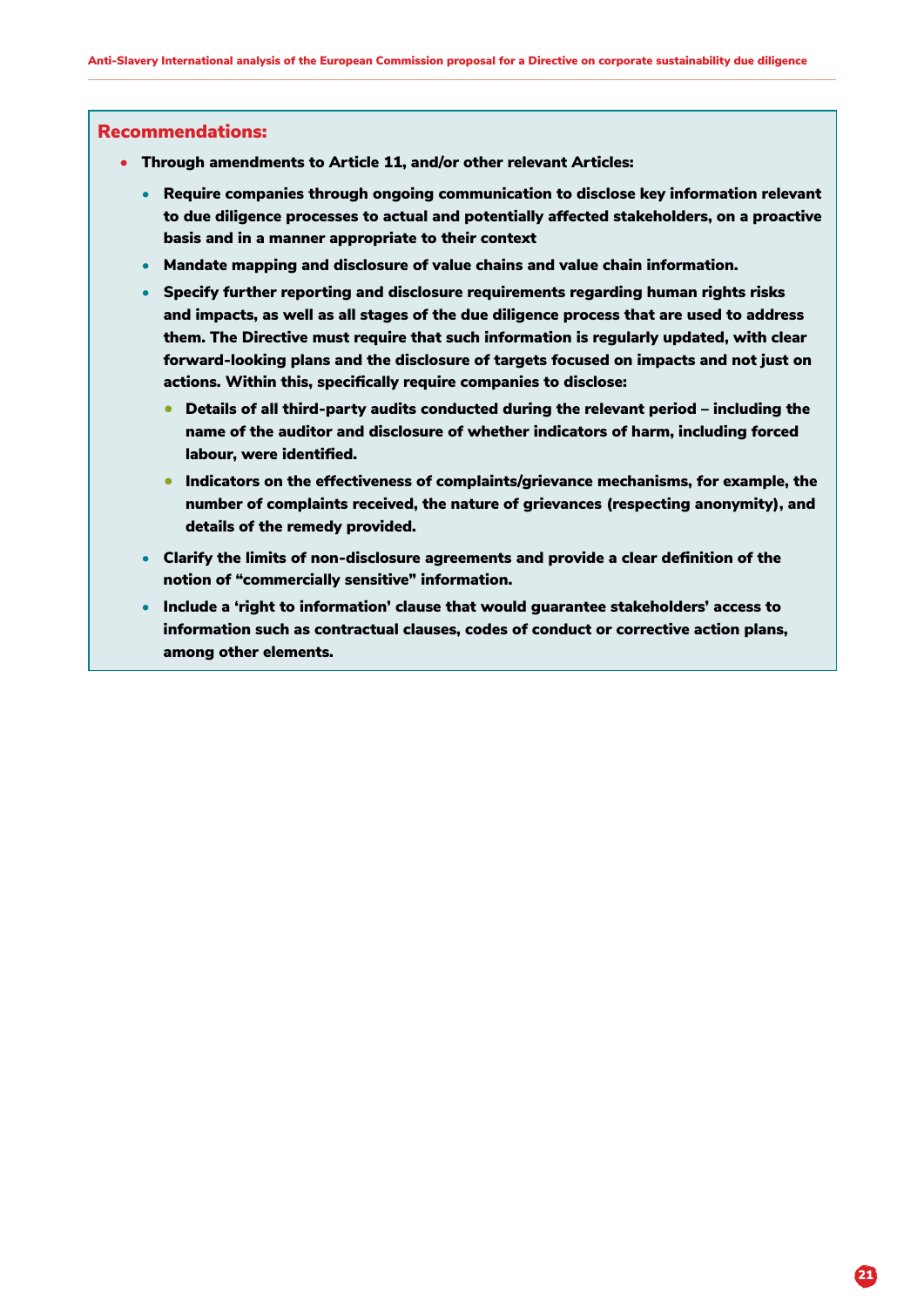## <span id="page-21-0"></span>11. Remove loopholes to civil liability

Article 22 (1a and 1b) establishes that EU Member States shall ensure that companies are liable for damage if they failed to take appropriate measures to prevent or minimise potential adverse impacts or end actual adverse impacts as laid down in Articles 7 and 8 and, as a result of this failure, adverse impacts occurred and led to damage.

Article 22(2) provides exclusions from this, namely that a company will not be held liable for damages caused by an adverse impact arising from an indirect partner, "unless it was unreasonable, in the circumstances of the case, to expect that the actions actually taken, including in respect of verifying compliance, would be adequate" to prevent, minimise, bring to an end or mitigate the adverse impact. In addition, Member States are to take due account, in assessing the existence and extent of liability, of the company's efforts to comply with any remedial action required of them by a supervisory authority, any investments made and targeted support provided, as well as any collaboration with other entities to address adverse impacts, per Articles 7 and 8.

Although it is extremely welcome that the draft Directive provides civil liability for damages, the current formulation poses a high risk that companies will be able to evade liability through a reliance on weak due diligence methods. This is the direct consequence of the extremely weak due diligence obligation laid out in Articles 7 and 8 which – as discussed in depth above – has an exaggerated reliance on the role of contractual clauses, and third-party verification, fails to include meaningful stakeholder engagement, and could enable irresponsible disengagement.

This risk is particularly high in relation to Article 22(2) on indirect partners. As things stand, companies will be able to evade liability through the use of third-party audits and verification, unless it can be proven that it was "unreasonable" to expect such steps would be adequate.

Crucially, both paragraphs fail to ensure that the claimant will not be held responsible for providing the evidence to prove the "reasonableness" and "appropriateness" of the measures taken by the company. Unless this is clarified, it is likely that complainants will shoulder the burden to prove the inadequacy of a company's steps to prevent, mitigate, cease or minimise an impact. The enormous barriers this poses for claimants has been [documented](https://corporatejustice.org/publications/suing-goliath/) by civil society. In terms of establishing the liability regarding indirect partners, per Article 22(2), this evidentiary burden will be even more difficult to overcome, due to the additional barrier of having to prove an "unreasonable" judgement on the adequacy of a third-party initiative.

### Recommendations:

- Through amendments to Article 7 and 8, ensure that the specifications for how companies should implement their due diligence obligations are non-exhaustive, leaving space for each company to determine what is appropriate in its specific context, as outlined in section 6. Article 22 must also be amended to give rise to liability for failure to comply with all due diligence obligations (Articles 4-11) of the Directive.
- Place the burden of proof on the defendant company to clarify its connection to the violation and harm and demonstrate that it took all appropriate measures.
- Address other major barriers to justice, which reduce time limitations for bringing claims, allow for collective redress and representative actions.<sup>26</sup>
- Remove industry initiatives, audits and third-party verification as means to assess whether appropriate due diligence was undertaken.

26 See European Coalition for Corporate Justice, European Commission's proposal for a directive on Corporate Sustainability Due Diligence, A comprehensive analysis, 2022, pp.20-21 <https://corporatejustice.org/wp-content/uploads/2022/04/ECCJ-analysis-CSDDD-proposal-2022.pdf>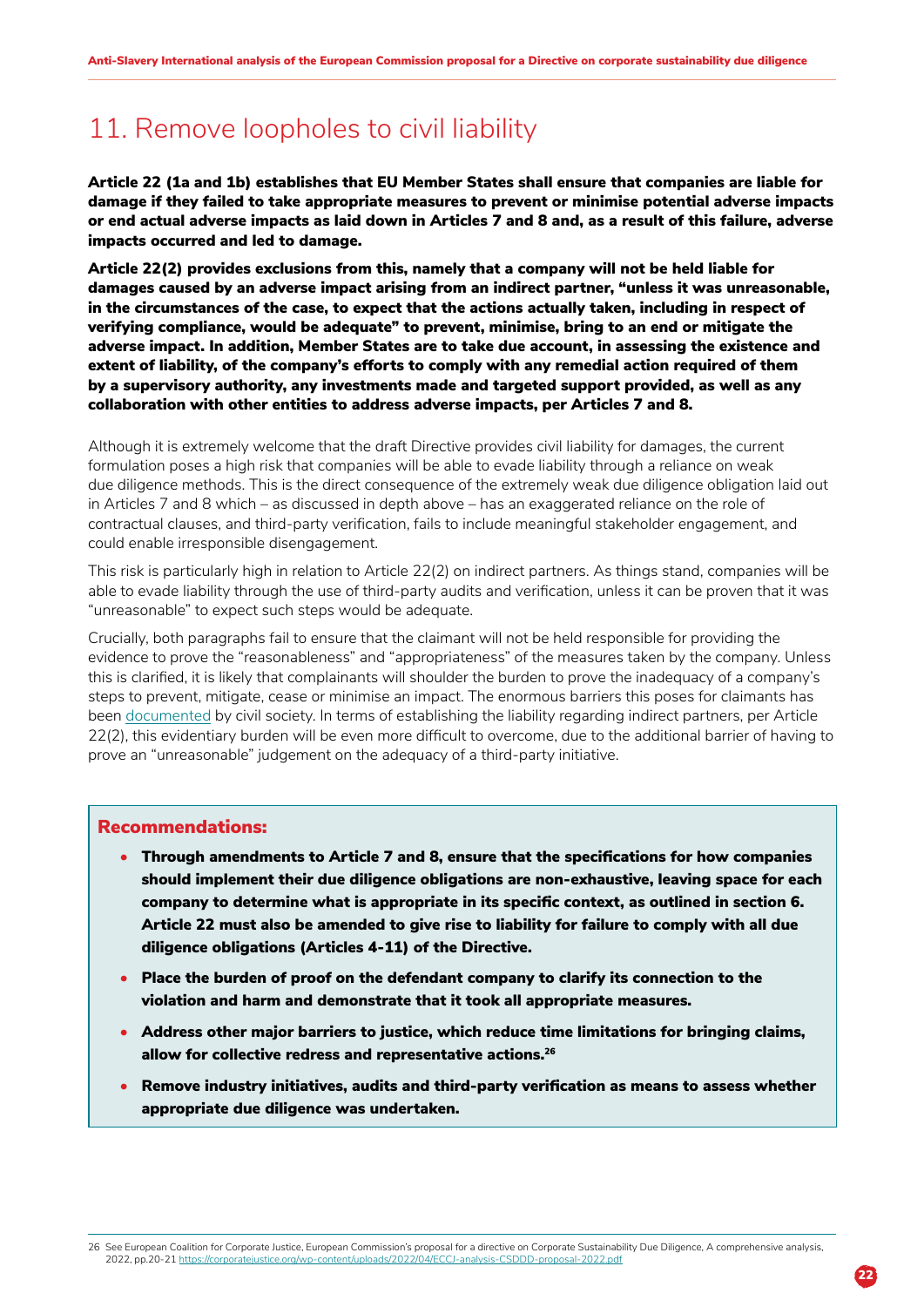## 12. Strengthen public enforcement

The draft Directive compels Member States to designate independent supervisory authorities, which can initiate investigations, and issue orders and impose sanctions. Any natural or legal person is to be entitled to submit substantiated concerns to a supervisory authority. Article 20 requires Member States to lay down rules for the sanctions, and requires these to be "effective, proportionate and dissuasive", based on a company's turnover. The draft Directive requires companies applying for public support to provide evidence that they have not been sanctioned. Article 21 establishes a European Network of Supervisory Authorities.

The draft Directive's proposals for public enforcement are welcome, in particular the strong powers provided to supervisory authorities. However, further elaboration is necessary to allow for a wider range of sanctions which exclude non-compliant companies from public procurement and public support schemes.

In addition, the Directive should require supervisory authorities to publish and update lists of companies subject to the Directive, said companies' reports, and provide for a list of non-compliant companies. The latter is a long-standing practice of the 'Brazil Dirty List', for example, and this has led to the Brazilian Central Bank adopting regulations prohibiting financial institutions from lending to individuals or companies featured on the Dirty List. This is an example from which the EU can learn.<sup>27</sup>

- Expand the list of specified sanctions to allow for, for example, exclusion, suspension or withdrawal from EU and Member States' relevant mechanisms, such as public procurement and public support schemes, including export credit and state aid.
- Require supervisory authorities to publish lists of all companies subject to the Directive, with accompanying lists of companies that have breached the Directive, and/or are subject to substantiated concerns/investigation/information requests.